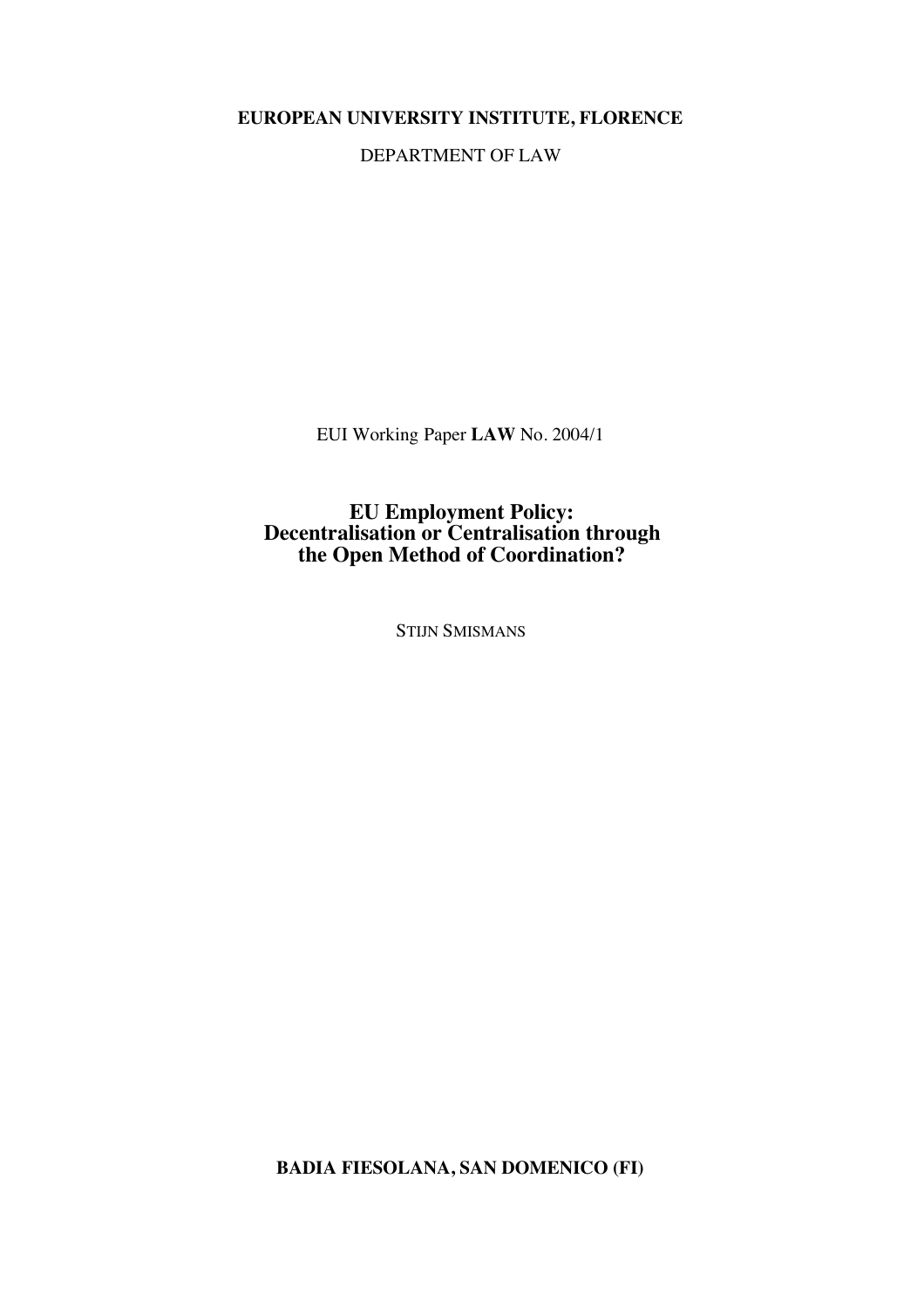All rights reserved. No part of this paper may be reproduced in any form without permission of the author(s)

> © 2004 Stijn Smismans Published in Italy in February 2004 European University Institute Badia Fiesolana I – 50016 San Domenico (FI) Italy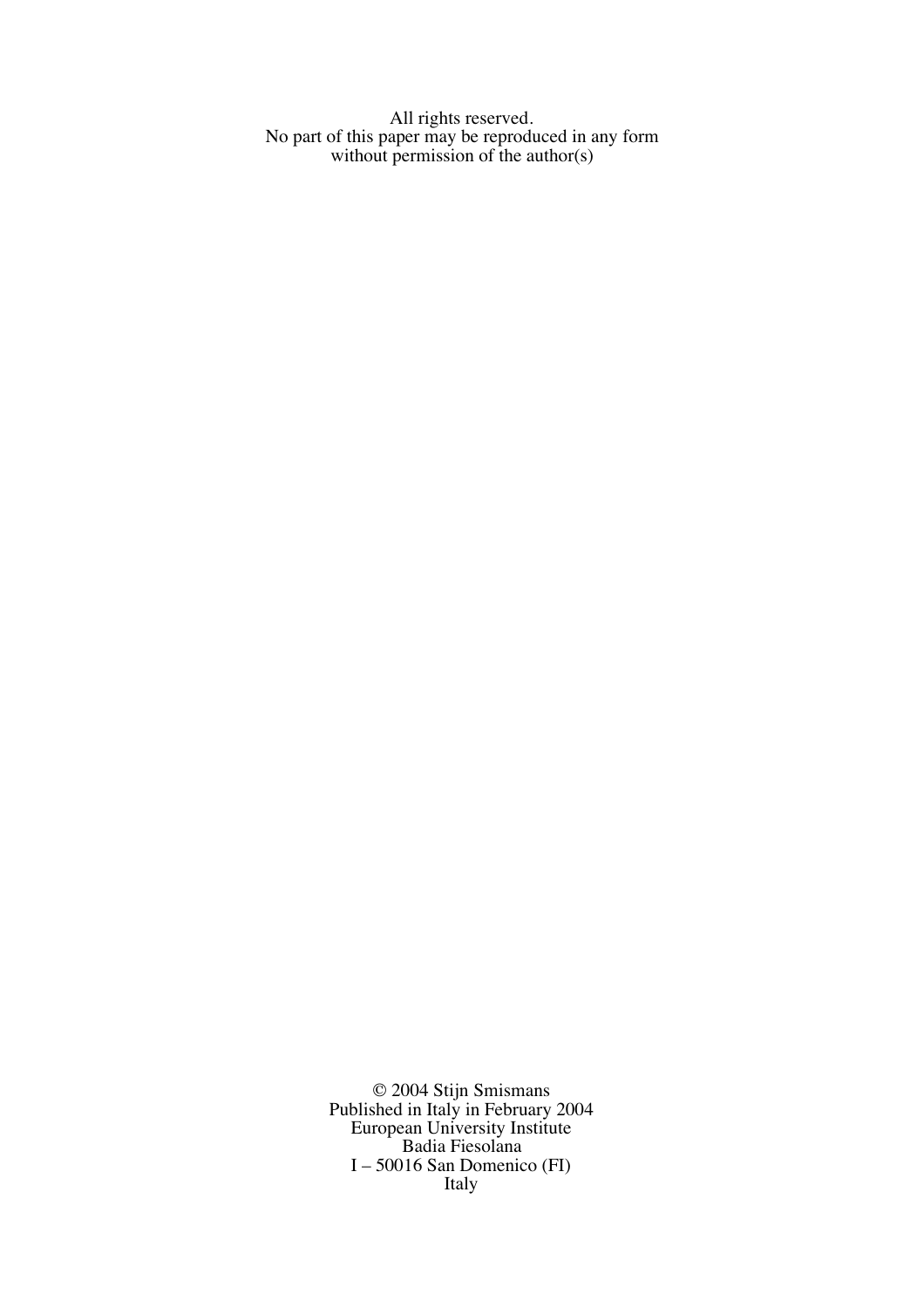# **EU Employment Policy: Decentralisation or Centralisation through the Open Method of Coordination?**

*Stijn Smismans\**

# *1. Introduction*

l

The Open Method of Coordination (OMC) is a 'new mode of governance'<sup>1</sup> that has (formally) been introduced by the Lisbon European Council of March 2000. This new mode of EU governance should incite the attention of regional and local actors since one of its key features is its assumed 'decentralised approach'. Before being baptised as 'OMC' and applied in policy sectors as social inclusion, education policy, and pension reform, this mode of governance had already been introduced in the sector of European employment policy, which, therefore, could be considered 'the mother of OMC'.

This paper will focus on European employment policy as described in the Employment Title of the EC Treaty; i.e. it looks at the OMC or guidelines procedure aiming at the coordination of national employment policies, and thus not at the role of European legislation based on the EC Treaty's social policy provisions<sup>2</sup> nor at other policies that may affect growth and job-creation in the EU such as monetary, fiscal, and wage policy.<sup>3</sup> The analysis starts with a brief description of the guidelines procedure, describing the reasons of emergence and features of this new mode of governance and identifying common characteristics and differences with OMC procedures in other policy fields (section 2). This paper will subsequently take into consideration the assumed decentralised approach of the OMC; neither the OMC's peer review process nor the implementation of the Employment guidelines are as decentralised as the institutional rhetoric suggests (section 3). The OMC could rather be dubbed an 'Open Method of Centralisation'; 'centralisation' since it leads to the definition at the central

<sup>\*</sup> I would like to thank Caroline de la Porte for her very useful comments on an earlier draft of this paper. The usual disclaimer applies.

<sup>1</sup> J. Scott and D.M. Trubek, Mind the Gap: Law and New Approaches to Governance in the European Union, in: European Law Journal, Vol.8 (2002) No.1, p.1.

<sup>2</sup> The relation between the OMC procedure of the Employment Title (Title VIII EC Treaty) and the legislation based on the social provisions of the EC Treaty (Title XI) is a complex one; European legislation based on the social provisions aims at regulating the employment relation; although not necessarily aiming at tackling unemployment it may influence the availabitility of job opportunities on the labour markets, such as, for instance, the regulation of working time and part-time work by the Directives 91/383/EEC and 97/81/EC. Moreover, the limited amount of European labour law legislation seems to be increasingly used as a tool to reach the objectives of European employment policy. See N. Bruun, The European Employment Strategy and the 'Acquis Communitaire' of Labour Law, in: The International Journal of Comparative Labour Law and Industrial Relations (2001), Vol.17, No.3, p.309.

<sup>3</sup> When considered at EU level, they are addressed in the Broad Economic Policy Guidelines, the Cologne Process' Macroeconomic Dialogue, and/or by the European Central Bank.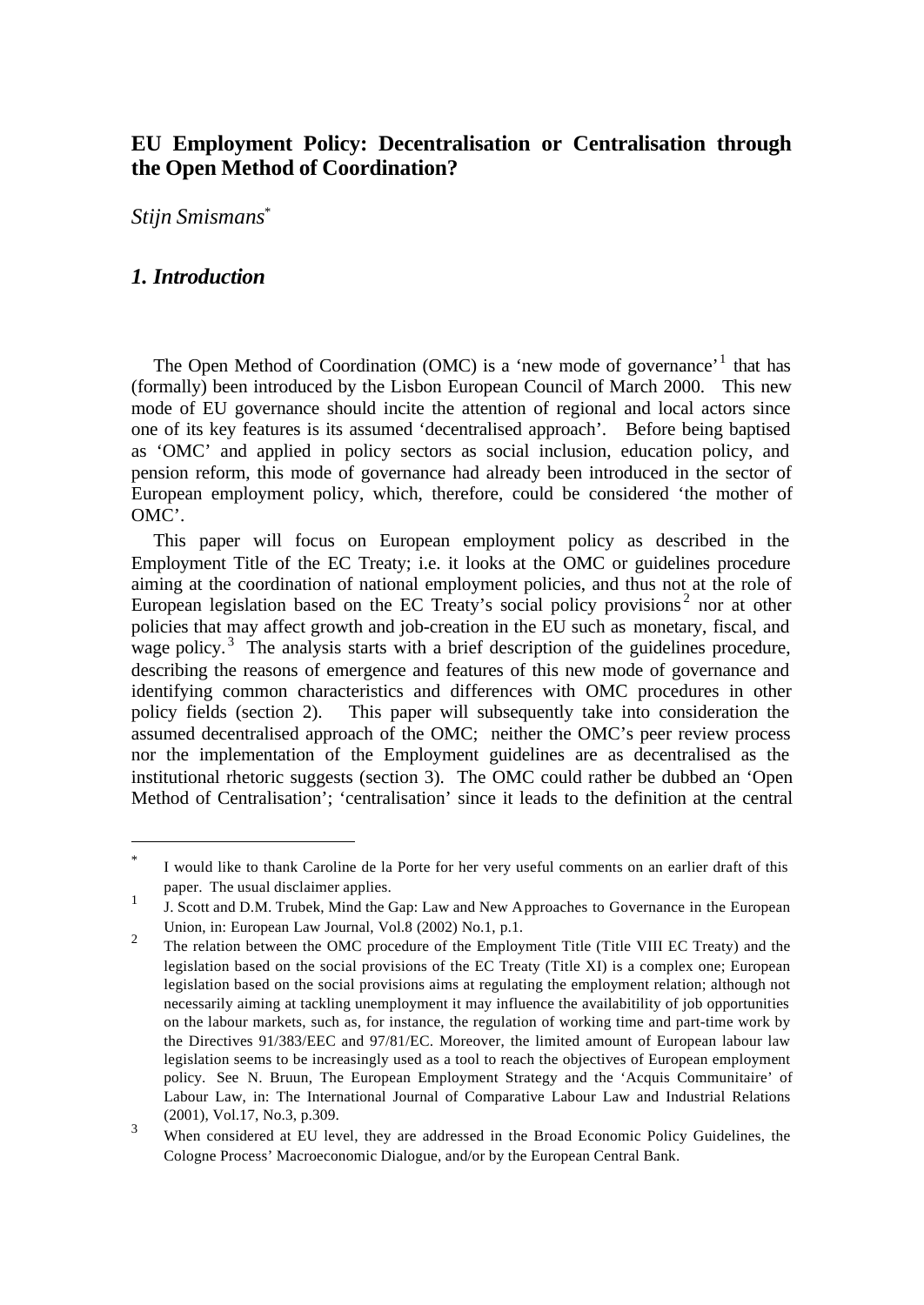### 2 Stijn Smismans

European level of policy choices – without broad scope of political debate - that otherwise would be taken at lower levels, and 'open' not in the sense of assumed increased participation of stakeholders and public scrutiny, but merely as being openended in its outcomes (section 4). Nevertheless, the OMC has some potential to be 'decentralised', on the one hand, by adjusting its institutional framework, and on the other hand, by 'territorializing' the European Employment Strategy through the search of better synergies between employment policy and territorial politics (section 5).

# *2. The European Employment Strategy, the mother of the OMC*

The idea of a European Employment Strategy (EES) had been raised by the Delors White Paper on Growth, Competitiveness and Employment (1993) but it was at the Essen European Council meeting of December 1994 that a decision process on employment was actually initiated at Community level. Inspired by the convergence process in the economic field, the process was further strengthened into a 'guidelines procedure' and constitutionalised by the Amsterdam Treaty, and first put into practice following the Luxembourg Summit of 1997, even before the new Treaty had been ratified.

The creation of such a guidelines procedure was a compromise between on the one hand the idea that European intervention based on the Community method and a real common European employment policy would be too intrusive into the member states' competencies, and on the other hand, the awareness that high and rising unemployment represented a major social and economic challenge for Europe.<sup>4</sup> Moreover, although there was no clear evidence of a causal relation between the efforts to meet the convergence criteria for monetary union and rising unemployment, European decisionmakers feared that public opinion's perception of such a relation would delegitimise EMU.<sup>5</sup> The introduction of an Employment Title in the Amsterdam Treaty was, therefore, a unifying and popular project easy to 'sell' to European citizens.<sup>6</sup> A guidelines procedure, based on the idea of sharing of experience and reform experimentation –inspired by the idea of benchmarking often used in industry, and already applied in the convergence process for  $EMU$ <sup>-7</sup> allowed working towards common goals at European level without encroaching on national sovereignty.

According to Article 128 TEC, the OMC employment procedure begins with the

<sup>4</sup> D. Trubek and J. Mosher, New Governance, EU Employment Policy, and the European Social Model, in: Jean Monnet Working Paper No.6/01, Symposium: The Commission White Paper on Governance, New York University School of Law, 2001, pp.4-11.

<sup>5</sup> C. Pierson, A. Forster and E. Jones, The politics of Europe : (un)employment ambivalence, in : B. Towers and M. Terry, Industrial Relations Journal European Annual Review 1997, p.7.

<sup>6</sup> J. Goetschy, The European employment strategy from Amsterdam to Stockholm: has it reached its cruising speed yet?, in: Industrial Relations Journal Vol.32 (2001) No.5, p.401.

<sup>7</sup> The idea to use benchmarking for European policies had been defended by the European Round Table of Industrialists. K. Sisson and P. Marginson, Benchmarking and the 'Europeanisation' of social Policy, in ESRC One Europe or Several? Prgramme Briefing Note, 3/01, 2001.

<sup>8</sup> H. Wallace, The Changing Politics of the European Union: An Overview, in Journal of Common Market Studies, vol.39 (2001) No.4, p.581.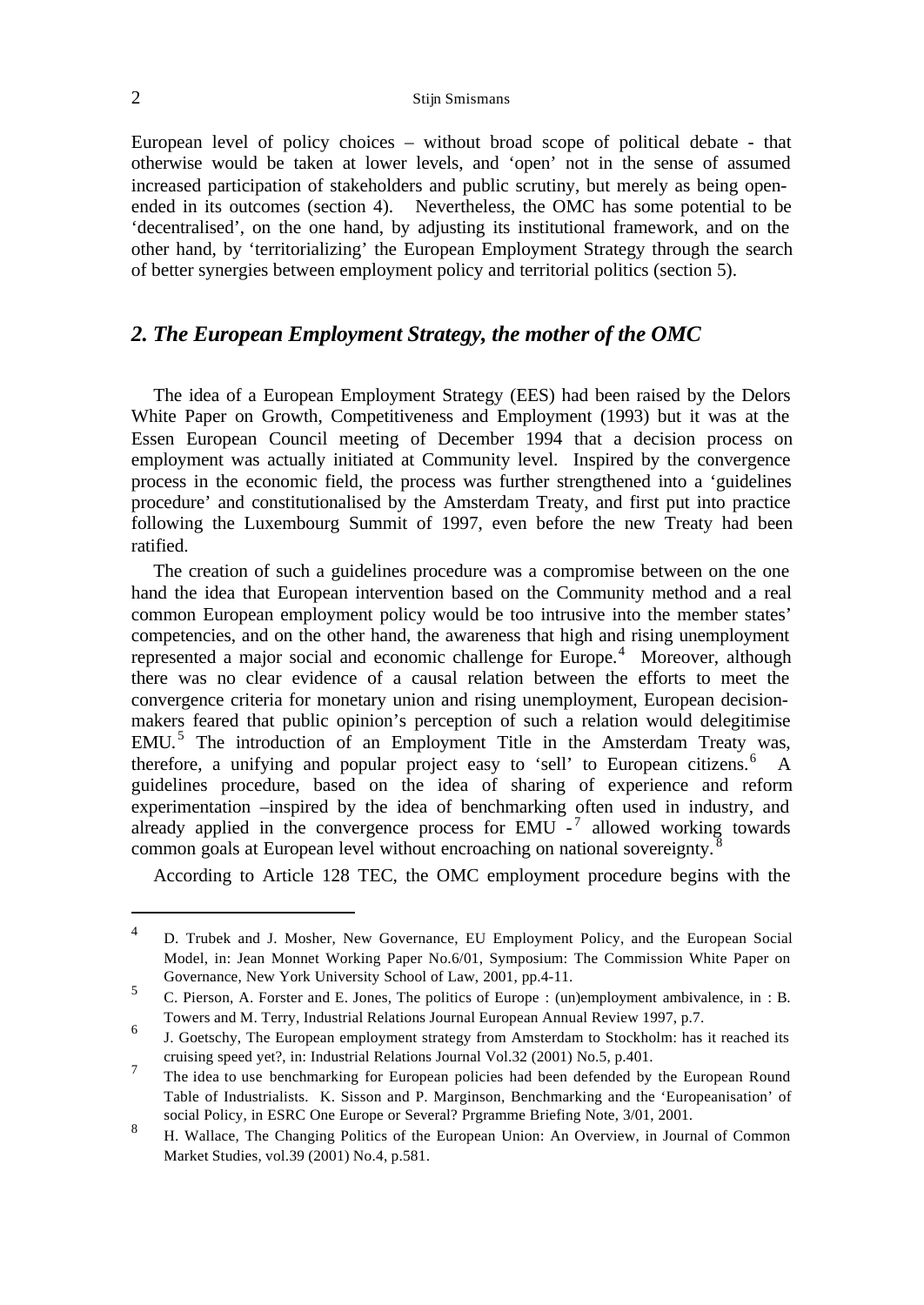Commission developing general ideas about the best employment strategy for EU member states to pursue. Although the Commission develops these ideas in discussions with the Council of Ministers, Member States, the relevant social actors, such as unions and employers' organisations and academics, it is the primary administrator of the process. These general ideas are made concrete in the form of annual guidelines which the Member States 'shall take into account in their employment policies'. They are proposed by the Commission and, after consultation of the European Parliament, the Economic and Social Committee, the Committee of the Regions and the Employment Committee,<sup>9</sup> modified and approved by the Labour and Social Affairs Council. Each Member State is subsequently to make an annual report (the National Action Plan, NAP) on 'the principal measures taken to implement its employment policy in the light of the guidelines for employment', outlining how it plans to respond to the guidelines and what progress has been made. The NAPs are sent to the Commission and the Council which prepare a joint report to the European Council of that year. Moreover, on the basis of this analysis and at the initiative of the Commission, the Council may make (non-binding) recommendations to Member States concerning their employment policies.<sup>10</sup>

This guidelines procedure, also called 'the Luxembourg process' following the summit that first made the procedure applicable, was placed by the Cologne Summit under the heading of 'the European Employment Pact' – linking 'the Luxembourg process' to 'the Cardiff process', i.e. a benchmarking process on policy reform regarding capital, product and labour markets, and to the 'macroeconomic dialogue' consisting of biannual discussions of the policy-mix at EU level between the social partners, the European Central Bank, the Commission and the Council. However, it is the merit of the Lisbon Summit to have defined the OMC explicitly as a new policy instrument, and to embed the employment OMC in a broader coordination of different policy fields. The OMC should apply to several policy fields: employment ('Luxembourg process'), economic reform ('Cardiff process'), innovation and the knowledge society, the fight against social exclusion, education policy and life long learning; and could in the future be applied to other fields such as the modernisation of social security, as it is by now the case with an OMC on pension reform. Moreover, the Lisbon Summit has created a new European Council (besides the two taking place traditionally in June and December) which should be devoted to economic and social affairs and will be held every spring. This Spring Summit aims at combining the European Broad Economic Policy Guidelines with the Employment Guidelines, the Lifelong learning policy, the social protection reform and the economic structural reforms.

While it is not the aim here to analyse the precise interaction between these processes, it is worth to note that the OMC concept does not always imply the same procedure, i.e. its characteristics vary according to the policy field. As defined by the Lisbon Summit, OMC procedures have in common the fixing of guidelines; the establishment of quantitative and qualitative indicators and benchmarks; the translation

<sup>9</sup> See below.

<sup>10</sup> The 'employment package' presented each year by the European Council consists in the Joint Employment Report, the Employment Guidelines and the Recommendations to the Member States.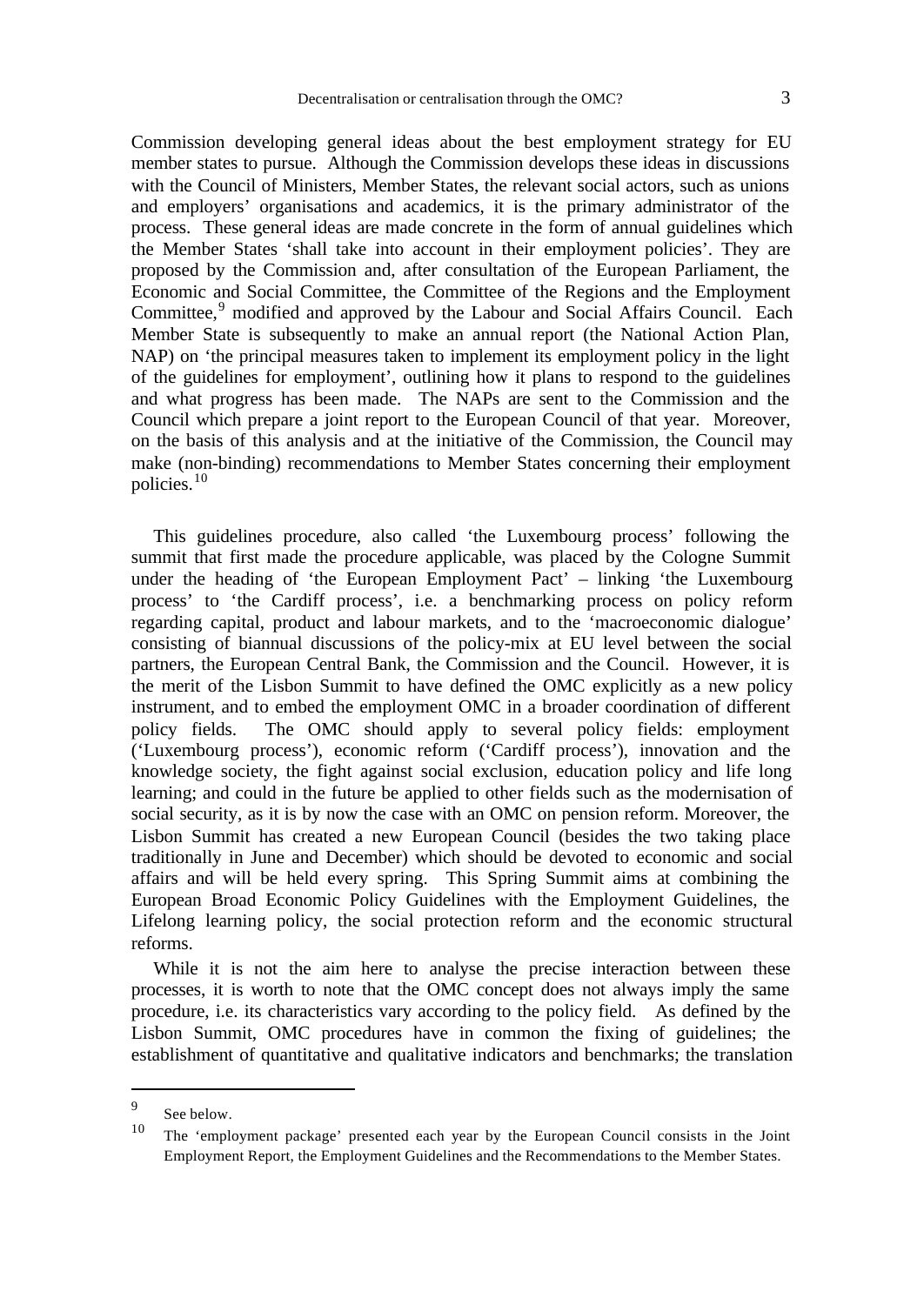### 4 Stijn Smismans

of these guidelines in national and regional policies; and a periodic monitoring, evaluation and peer review (European Council Presidency Conclusions 23/24 March  $2000$ <sup>11</sup> However, while the economic and employment policy co-ordination are Treaty-based processes, the other OMCs are not. Moreover those two OMC procedures include the possibility to issue recommendations, whereas the others do not. In addition, the periodicity of drafting guidelines differs, as well as the specificity of the quantitative and qualitative targets. Finally, decentralised participation in the OMC differs according to the policy sector.

# *3. Decentralised participation in the EES; rhetoric and reality*

#### **3.1. About radicalising subsidiarity and directly-deliberative polyarchy**

The OMC has been heralded for its decentralised approach. At a minimum level it means the respect of national diversity by leaving policy competency to the national level and not imposing a centralised European common policy. 'Open' can refer to the open-ended character of the policy aims – which are periodically adjusted – or to the flexibility allowed to the Member States in the way to reach desired policy outcomes.<sup>12</sup> But at a maximum level, 'open' also means policy making through the involvement of a multiplicity of actors, and through horizontal interaction rather than through vertical hierarchy. According to the Lisbon Conclusions defining the OMC, 'a *fully decentralised approach* will be applied in line with the principle of *subsidiarity* in which the Union, the Member States, the regional and local levels, as well as the social partners and civil society, will be actively involved, using variable forms of *partnership* (stress added)'.<sup>13</sup> More than any other policy instrument, the OMC pleads for decentralism in both vertical and horizontal terms. It has even been argued that the OMC constitutes a radicalisation of the subsidiarity principle. Subsidiarity is said to be 'a static principle with its focus on what level of government at a particular time of rule formation in the policy process and with a continuing emphasis on hierarchy of structures. The OMC, being focused on horizontal learning processes and peer pressure where individual action runs counter to broadly accepted principles, is dynamic in nature, heterarchical, decentred as a modus operandi and without any particular rule or

<sup>11</sup> Using this definition, one could not label as 'OMC' the benchmarking encouraged by the creation of a Social Protection Committee set up during the Finnish Presidency at the end of 1999 and enshrined in Article 144 of the Nice Treaty, since it does not provide a guidelines procedure; whereas one can talk of an OMC regarding Pension Reform and Social Exclusion, where such a procedure has been established.

<sup>12</sup> D. Hodson and I. Maher, The Open Method as a New Mode of Governance: The Case of Soft Economic Policy Co-ordination, in Journal of Common Market Studies, Vol. 39 (2001) No.4, p.724.

<sup>13</sup> Presidency Conclusions, Lisbon European Council, March 23-24, 2000. At http://europa.eu.int/council/off/conclu/mar2000/index.htm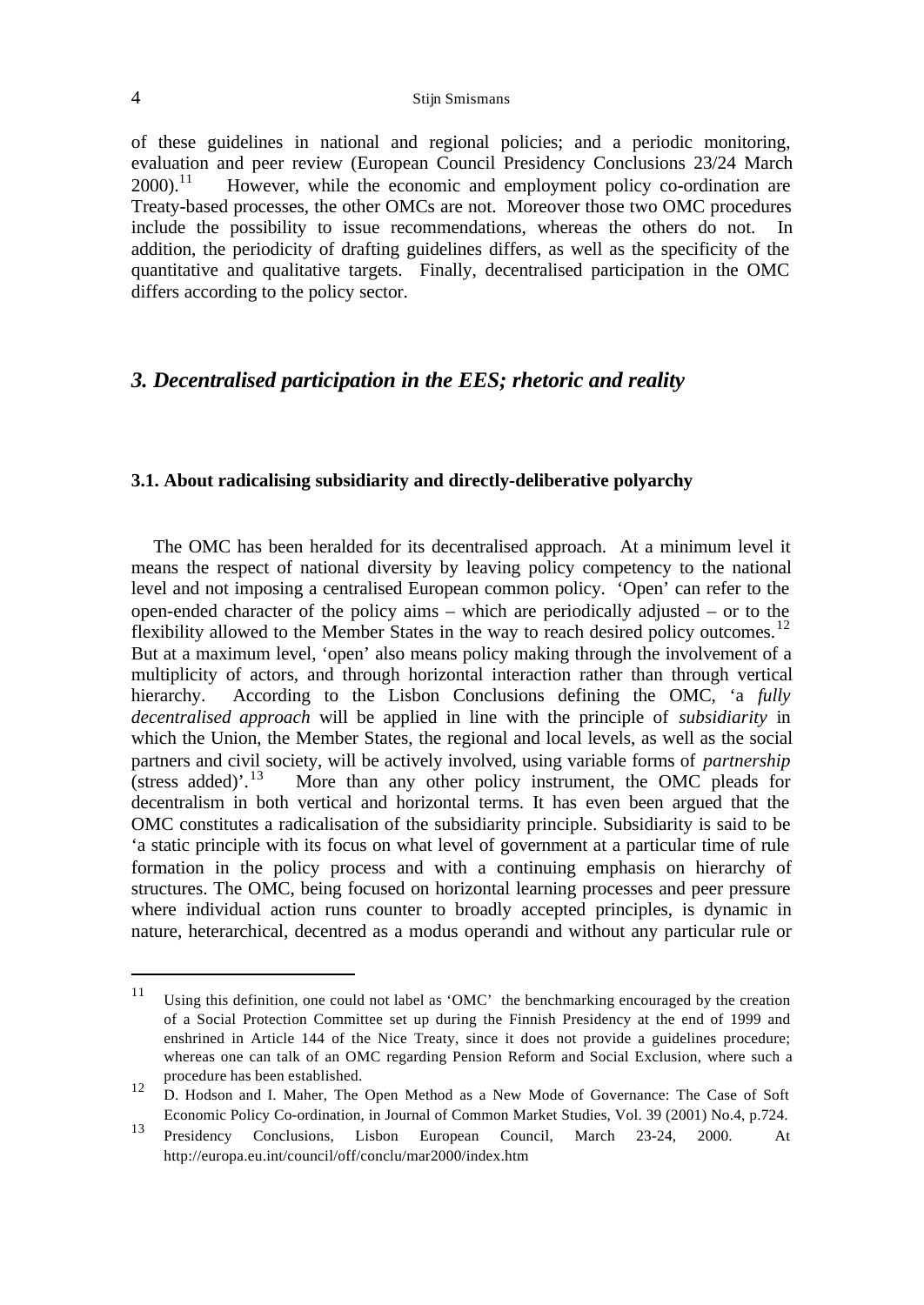single policy objective as an objective.<sup> $14$ </sup> Yet, precisely due to this 'fluid decentralist character', one can question whether the OMC can be seen as a guarantee for (or radicalisation of) subsidiarity. The OMC recognizes the interrelation between different spheres, promoting interaction between different levels of power and spheres of action, but it does not define the level of power that is most appropriate and does not as such privilege lower decision-making levels.<sup>15</sup>

Others have suggested that the OMC could be an example of 'democratic experimentalism' or 'directly-deliberative polyarchy'.<sup>16</sup> This democratic ideal is based on the idea that 'local-, or more exactly, lower-level actors (nation state or national peak organizations of various kinds within the EU; regions, provinces or sub-national associations within these, and so on down to the level of whatever kind of neighbourhood the problem in question makes relevant) are granted autonomy to experiment with solutions of their own devising within broadly defined areas of public policy. In return they furnish central or higher-level units with rich information regarding their goals as well as the progress they are making towards achieving them, and agree to respect in their actions framework rights of democratic procedure...<sup>17</sup> The system is 'directly-deliberative' since '*citizens* must examine their own choices in the light of the relevant *deliberations* and experiences of others<sup>18</sup> (stress added), in contrast to other discursive ideas of democracy of deliberation at a distance, by an administrative or political elite. The system is 'polyarchic' due to the permanent dis-equilibrium created by the grant of substantial powers of initiative to lower-level units.<sup>19</sup>

It is suggested that the OMC as 'a way of networking decentralised decision-making units by a common system of benchmarking' can be identified as a form of directlydeliberative polyarchy. It would constitute a mode of governance relying on local deliberation enabling stakeholders to directly participate – and not only on expert deliberation within European regulatory agencies or committees - and it would offer a solution to the question of how a multitude of decision-making arenas can be coordinated without exerting hierarchical control that would lead to stalemate.<sup>20</sup>

j

<sup>14</sup> D. Hodson and I. Maher, The Open Method as a New Mode of Governance, p.728; with reference to N. Lebessis and J. Paterson (2001), Developing New Modes of Governance, in O. De Schutter, N. Lebessis and J. Paterson (eds), Governance in the European Union, Luxembourg, Official Publications, p.292.

<sup>15</sup> For a comparable criticism, see C. De la Porte, P. Pochet and G. Room, Social benchmarking, policy making and new governance in the EU, in Journal of European Social Policy (2001) Vol.11, No.4, p.294.

<sup>16</sup> B. Eberlein and D. Kerwer, Theorising the New Modes of European Union Governance, in European Integration online Papers (EIoP) Vol.6 (2002) No.5; at http://eiop.or.at/eiop/texte/2002- 005a.htm

<sup>17</sup> O. Gerstenberg and C. Sabel, Directly-Deliberative Polyarchy: An Institutional Ideal for Europe?, in C. Joerges and R. Dehousse (eds), Good Governance in Europe's Integrated Market, Oxford, Oxford University Press, 2002, p.291.

<sup>18</sup> J. Cohen and C. Sabel, Directly-Deliberative Polyarchy, in European Law Journal Vol.3 (1997), No.4, p.314. 19

O. Gerstenberg and C. Sabel, Directly-Deliberative Polyarchy: An Institutional Ideal for Europe?, p.292.

<sup>&</sup>lt;sup>20</sup> B. Eberlein and D. Kerwer, Theorising the New Modes of European Union Governance, p.10.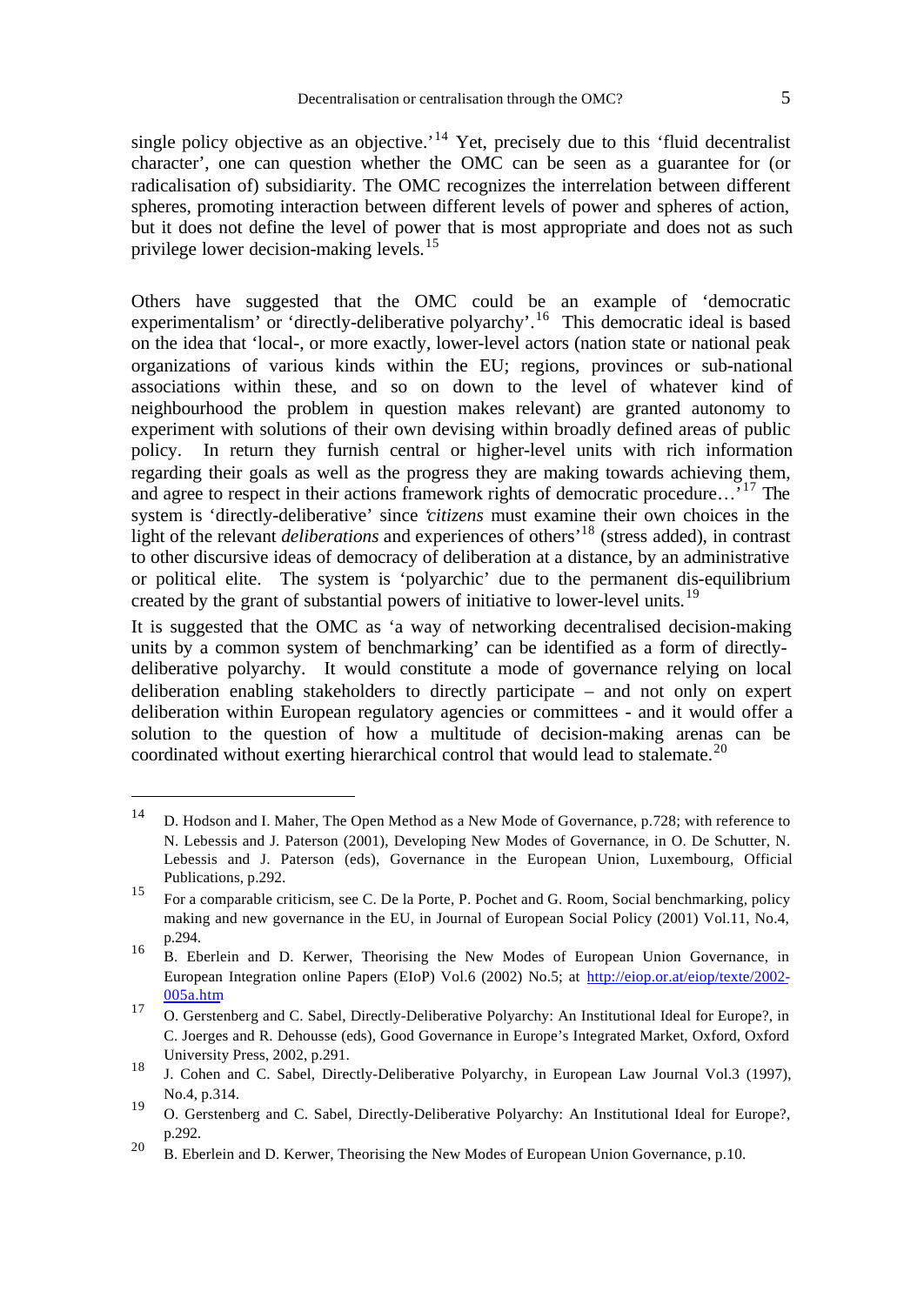However, more empirically based analyses of the OMC describe the process much more as a top-down standard-setting through specialised committees rather than a bottom-up deliberation, recognising the diversity of national situations, ensuring local participation and public scrutiny.<sup>21</sup>

In the following section I will have a closer look on how decentralised participation is organised in the EES. Although the OMC is a circular procedure in which assessment of the implementation stage is supposed to influence the periodical redefinition of the benchmarks at European level, it is useful – for the simple aim of clarification - to distinguish between, on the one hand, the decentralised participation (functional and territorial) in the peer review process constituted by the guidelines procedure (3.2), and on the other hand, the elements of decentralism in the implementation of the European employment policy based on the guidelines (3.3).

#### **3.2. Decentralised participation in the peer review process**

According to Article 128 al.2 TEC the Council, when deciding on the European Employment Guidelines, should consult the European Economic and Social Committee and the Committee of the Regions (in addition to the consultation of the European Parliament and the Employment Committee). Moreover, according to Article 130 TEC, the Employment Committee in fulfilling its mandate shall consult management and labour, i.e. the European social partners' confederations. It is worth to stress that this implies only an indirect consultation of the European social partners' organisations; it is the advisory Employment Committee which, on its turn, is asked to consult the European social partners; Article 128 does not require a direct consultation of management and labour by the Commission or Council on the Employment Guidelines, as this is, for instance, the case for legislative initiatives via the social dialogue procedure of Article 138 TEC.<sup>22</sup>

Moreover, these consultation procedures organised at European level are weak as a guarantee for a fully decentralised approach. The OMC is a circular process in which the assessment of 'local' differences in implementation are supposed to be made in

<sup>&</sup>lt;sup>21</sup> C. Barbier, C. de la Porte and P. Pochet, European Briefing, in: Journal of European Social Policy Vol.12 (2002) No.3, p.242; R. Kaiser and H. Prange, A new concept of deepening European integration? The European Research Area and the emerging role of policy coordination in a multilevel governance system, in European Integration online Papers (EIoP) Vol.6 (2002) No.18; at http://eiop.or.at/eiop/texte/2002-018a.htm; and P. Nanz and C. de la Porte, OMC – An important tool to improve transparency and democratic participation? The case of pension reform from the perspective of deliberative democracy; in Journal of European Public Policy (forthcoming 2004).

 $22$  One could wonder whether the requirement to consult management and labour under the social dialogue procedure of Article 138 TEC shouldn't also apply to the drafting of the Employment Guidelines. Article 138 TEC requires consultation on 'initiatives in the social field'. Following a Communication of the Commission this has always been interpreted as 'legislative initiatives'. This interpretation has never been contested by the social partners. Yet, if Article 138 EC is read as 'initiatives *tout court*' one can question whether the procedure shouldn't also apply to the Employment guidelines.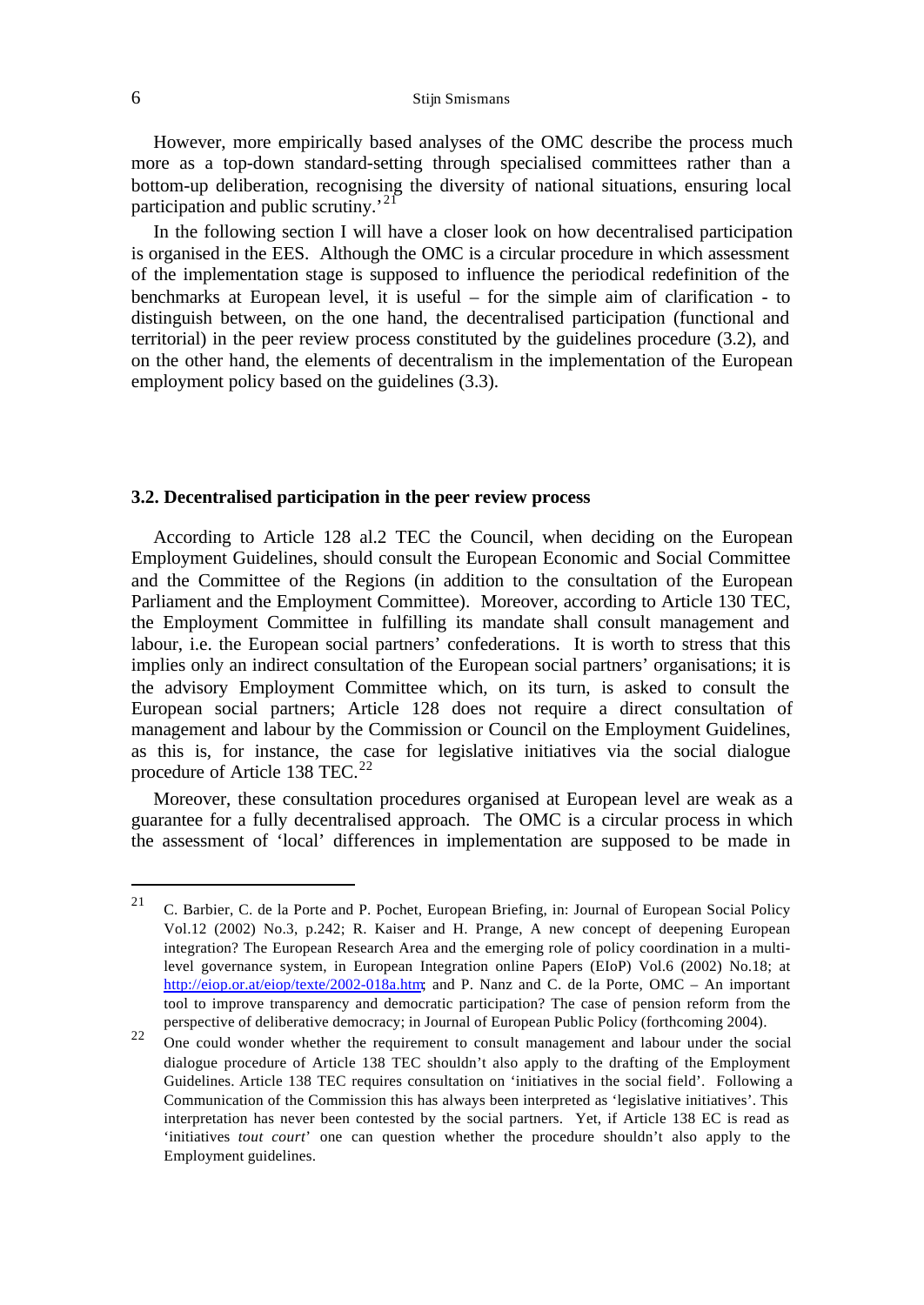National Action Plans which are then reviewed at European level, in order to re-adjust the Employment Guidelines. It is striking then that Article 128 al.3, which asks the Member States to provide the Council and the Commission with an annual report, does not make any reference to the role of sub-national public authorities and social partners in drafting the NAPs. In fact, the drafting of the NAPs has essentially been a governmental process.<sup>23</sup> The social partners are consulted but only at national level. Moreover, consultation takes mainly place at a technocratic level, which is in contrast with the experience in negotiating social pacts at national level, where top representatives of the union and employer's organisations are invariably the protagonists.<sup>24</sup> Seen from the bottom up, civil society actors are not aware enough of the OMC process to mobilise on it, or they may feel that they are not gaining much from contributing to the NAPs which are seen more as a description of government policy than as an actual plan of future action.<sup>25</sup> The involvement of sub-national public authorities in the drafting of the NAPs has repeatedly been described as scarce.<sup>26</sup>

Also at the stage of assessing the NAPs at European level, the decentralised involvement is limited. Article 128 al. 4 only requires that the Council, when examining the implementation of employment policies in the member states, shall take into account the views of the Employment Committee, which implies indirectly (Article 130) a consultation of the European social partners associations.

Both in the assessment of NAPs and in the drafting of new guidelines the OMC process is controlled by the Commission, which has the initiative, and the Council, which takes the final decision; with an important role for the Employment Committee.<sup>27</sup> According to Art 130 TEC this committee is composed of two representatives from each member state (i.e. from the national ministries) and two from the Commission. Although the Committee is formally advisory it has great influence in that its proposals are often identical with the eventual Council decisions.<sup>28</sup> From interviews it results that most Committee members consider their work as rather closed to the broader public and to other interested parties such as executive agencies and actors at sub-national levels.<sup>29</sup> Social partners are consulted according to the Treaty obligation of Article 130 and may have some influence via informal meetings of the Committee. Yet, Committee members speak and reflect in terms of political mandates given to them 'back home',

<sup>23</sup> E. Léonard, Industrial Relations and the Regulation of Employment in Europe, in European Journal of Industrial Relations Vol.7 (2001) No.1, p.32; and J. Goetschy, The European employment strategy from Amsterdam to Stockholm, p.410.

<sup>24</sup> D. Foden, The Role of Social Partners in the European Employment Strategy, in Transfer Vol.5 (1999) No.4, p.215.

<sup>25</sup> K. Jacobsson and A. Vifell, Integration by deliberation? Dynamics of Soft Regulation in the Case of EU Employment Policy, Paper presented at the ECPR Conference, 26-28 September 2002, Bordeaux, p.23. 26

D. Trubek and J. Mosher, New Governance, EU Employment Policy, and the European Social Model, in: Jean Monnet Working Paper No.6/01, Symposium: The Commission White Paper on Governance, New York University School of Law, 2001, p.22-23.

<sup>27</sup> Regarding the issuing of Recommendations to the Member States, the process is entirely controlled by the Commission and the Council. The Treaty (Article 128 al.4 ) does not even require the consultation of the Employment Committee.

<sup>28</sup> K. Jacobsson and A. Vifell, Integration by deliberation?, p.20.

<sup>29</sup> Ibid, p.22.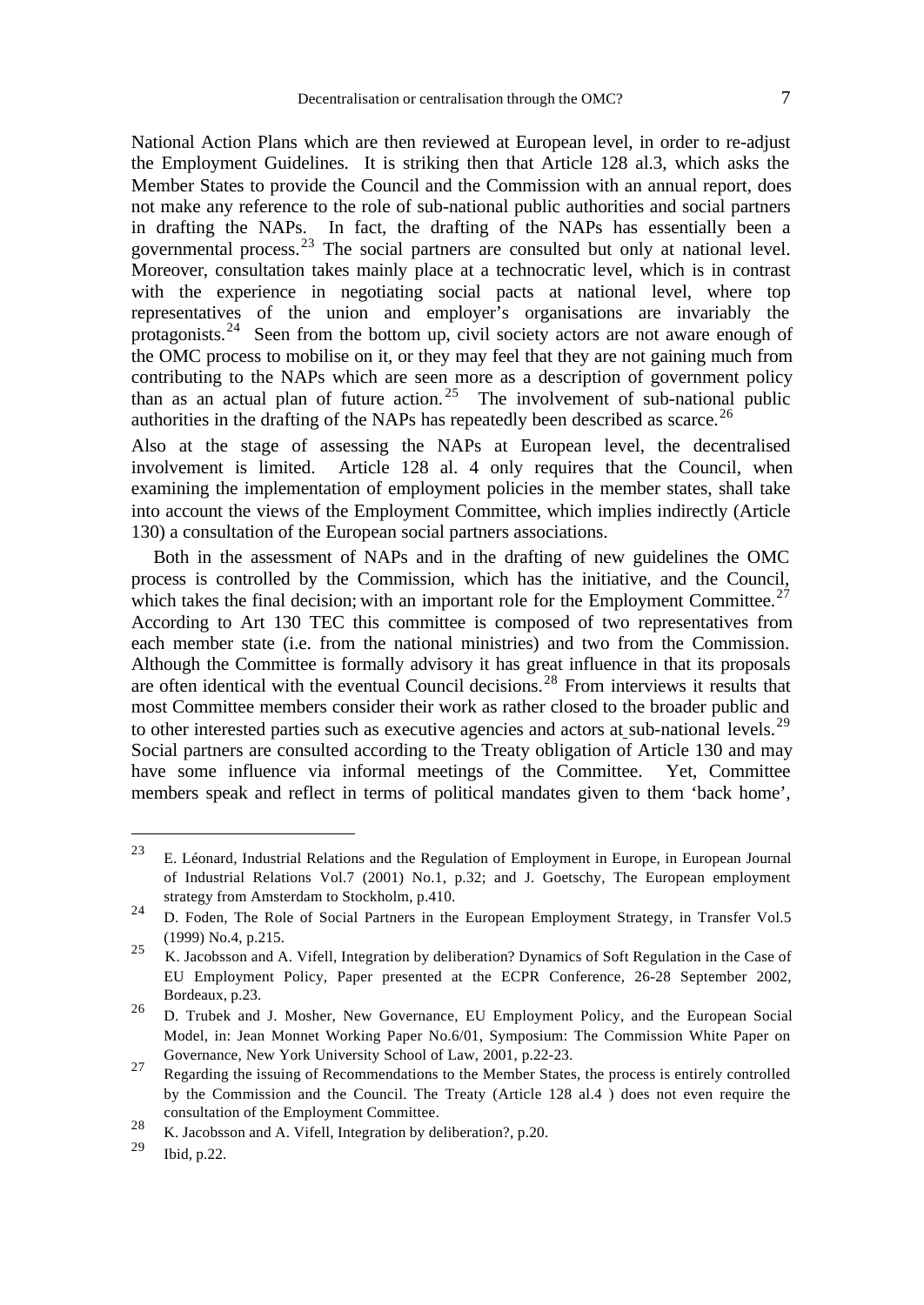### 8 Stijn Smismans

i.e. they have to respect the negotiated national standpoint agreed upon within the national ministry. <sup>30</sup>

It is, therefore, argued that the OMC has 'developed much as a transgovernmental network, anonymous and closed in relation to national publics as well as to the domestic political process and involving a fairly small number of central civil servants who are not well integrated in the making and implementation of domestic policy', $31$  and the approach of the Commission has been described as 'a top down one (the regional level should simply ensure implementation of the EES) and not a bottom up one (which recognizes the diversity of national situations, the need for experimentation and public scrutiny).<sup>32</sup>

Comparable criticism has been formulated regarding OMC procedures in other fields. Initial empirical findings on the OMC in the area of Research & Development, for instance, show that benchmarks result not that much from experience of decentralised experimental learning, but are rather imposed by the coordinating centre, in particular the European Commission. <sup>33</sup> More optimism is expressed regarding the involvement of civil society organisations in the OMC social inclusion, in particular regarding the involvement of *European* associations active in this field.<sup>34</sup> Yet, even for the OMC on social inclusion, the assessment of the involvement of the social partners and NGOs at *national* level, i.e. in the elaboration of the NAPs, is more shaded, and there appears no sufficient evidence of the effective mobilization of regional and local authorities in this  $OMC<sup>35</sup>$ 

#### **3.3. Decentralised participation in the implementation of the EES**

While during the first years of the EES most energy seems to have been spent on the drafting of the guidelines, the Summit of Barcelona 2002 – the second Spring Summit

j

<sup>30</sup>  $\frac{30}{31}$  Ibid, p.12.

<sup>31</sup> K. Jacobsson (2001), Innovations in EU Governance; The Case of Employment Policy Coordination, SCORE Report 2001/12, p.9.

<sup>32</sup> C. Barbier, C. de la Porte and P. Pochet, European Briefing, in: Journal of European Social Policy Vol.12 (2002) No.3, p.242.

<sup>33</sup> R. Kaiser and H. Prange, A new concept of deepening European integration? The European Research Area and the emerging role of policy coordination in a multi-level governance system, in European Integration online Papers (EIoP) Vol.6 (2002) No.18; at http://eiop.or.at/eiop/texte/2002- 018a.htm. D. Kerwer, in a comment added to this paper, notes that, if these findings are confirmed in other fields, the viability of 'democratic experimentalism' in the form of EU's OMC – he had argued for previously – should be questioned. See B. Eberlein and D. Kerwer, Theorising the New Modes of European Union Governance.

<sup>34</sup> K. Armstrong, Tackling Social Exclusion Through OMC: Reshaping the Boundaries of EU Governance, in T. Börzel and R. Cichowski (eds.) State of the Union: Law, Politics and Society (Vol. 6), Oxford: Oxford University Press, 2003 (forthcoming), pp.170-94.

<sup>35</sup> M. Ferrera, M. Matsaganis and S. Sacchi, Open coordination against poverty: the new EU 'social inclusion process', in Journal of European Social Policy Vol.12 (2002) No.3, p.236.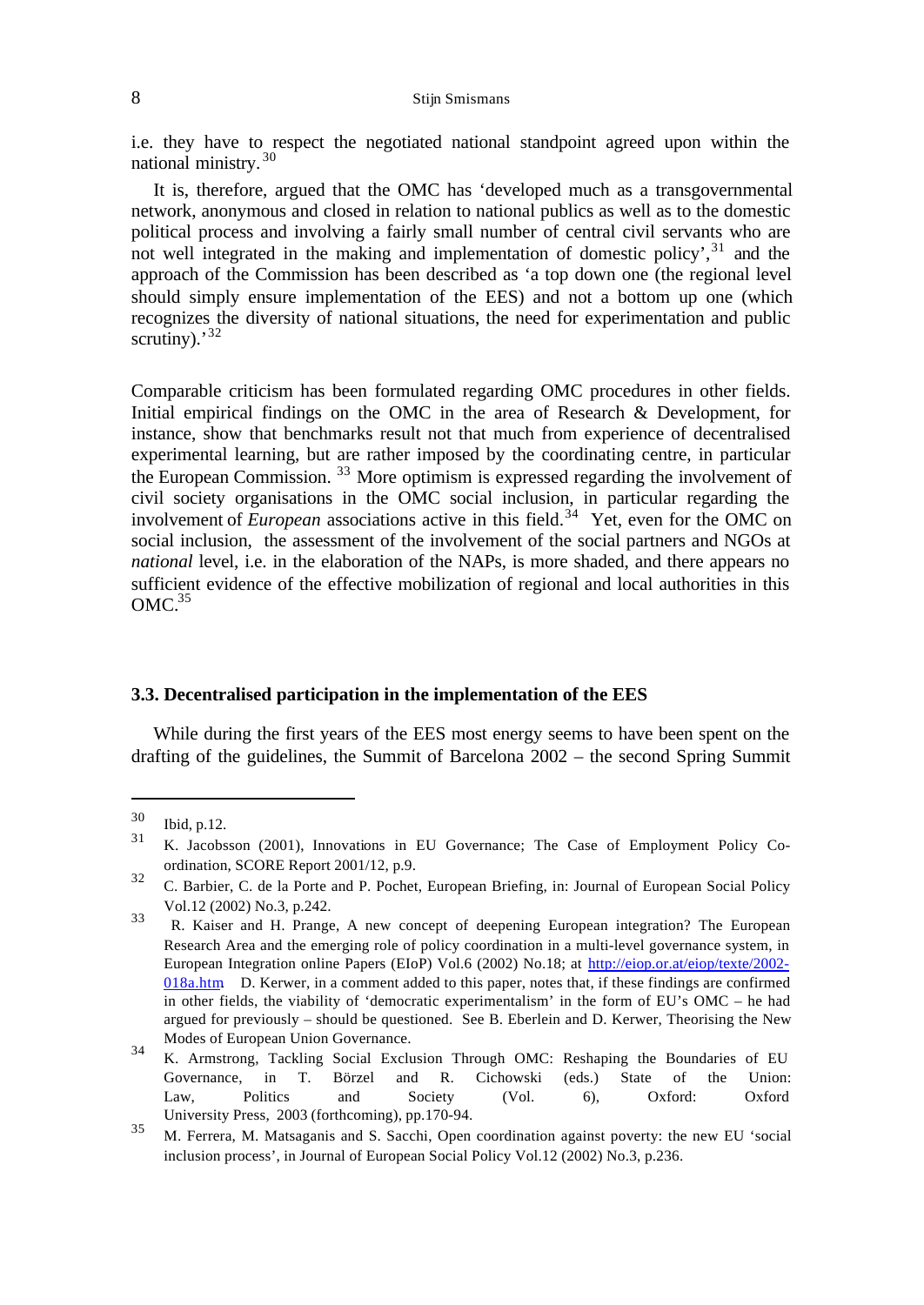on economic and social issues since the institution was introduced in Lisbon – stated that 'the focus must be on action for implementation, rather than on the annual elaboration of guidelines'. In fact, the drafting and monitoring of the guidelines implies (both for the Commission and the member states) a high bureaucratic workload, not at least because of the high number of guidelines.<sup>36</sup> The energy spent on the formal monitoring and (re-)drafting of guidelines may not be in proportion to the efforts done to implement the policy proposed in the guidelines. In the same line we should not only ask how sub-national and civil society actors participate in the drafting and monitoring of the guidelines but also how they actually contribute to implement the policy proposed in the EES. One can distinguish between how such participation in the implementation is envisaged in the Employment Title (3.3.1) and in the Guidelines (3.3.2.).

#### *3.3.1. Participation in implementation according to the Employment Title*

Besides being consulted via the ESC or the COR or by the Employment Committee, sub-national and civil society actors are not attributed a particular role under the European Employment Title. The member states are the core actors of employment policy, and the EES is above all<sup>37</sup> based on the fact that the 'Member States,...., shall regard promoting employment as a matter of common concern and shall coordinate their action in this respect within the Council…' (Article 126 al.2 TEC). However, defining this coordination-principle the Treaty also stipulates that the Member States should do so 'having regard to national practices related to the responsibilities of management and labour'. Put differently, the Treaty recognises explicitly the autonomy and role of the social partners in employment policy at national level.

Nevertheless, besides this explicit recognition of the role of the social partners at national level, the Employment Title is characterised by its omissions regarding the role of multiple decentralised actors in implementing employment policy.

First of all, while the member states, in co-ordinating their national employment policies, should have 'regard to national practices related to the responsibilities of management and labour', there is no such equivalent Treaty stipulation recognizing the role of regional and local authorities. Yet, regional and local authorities play a primary role in employment policies. Even when employment policies are designed centrally they are most often implemented through employment and social services organised regionally or locally. Moreover, decentralisation in many of the Member States has led to sub-national, in particular regional, authorities having important competencies in employment matters.

Second, the social partners may contribute to the implementation of the EES at various levels. Not all of these multiple levels seem to be covered by the wording

<sup>36</sup> C. Barbier, C. de la Porte and P. Pochet, European Briefing, p.241.

<sup>37</sup> According to Article 127 TEC the 'Community shall contribute to a high level of employment by encouraging cooperation between the Member States and by supporting and, if necessary, complementing their action.' However, 'in doing so, the competences of the Member States shall be respected'. Article 129 specifies that the Council may adopt incentive measures to encourage cooperation between Member States, and support their action, in particular by recourse to pilot projects.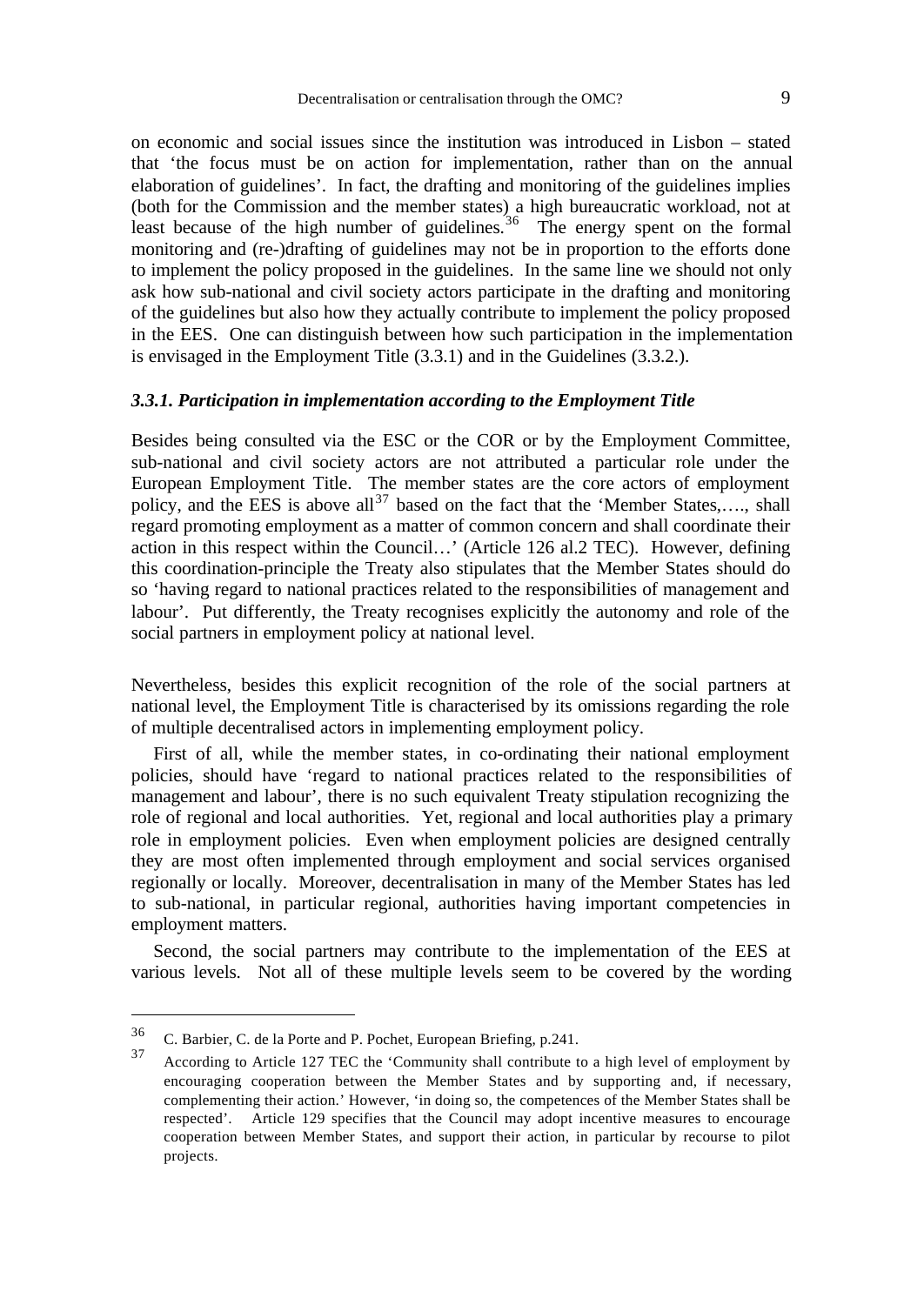'national practices related to the responsibilities of management and labour', and even if one accepts a broad interpretation of this wording, the phrasing that the member states 'should have regard to' these national practices can hardly be said to be a pro-active approach to encourage decentralised participation. National social partners can contribute to the implementation of the EES by agreeing on national tripartite social pacts,<sup>38</sup> or by signing bipartite social agreements. 'Traditional' industrial relations also develop through agreements and joint action at sectoral and enterprise level. Yet, one may also wonder whether 'national practices related to the responsibilities of management and labour' should also refer to interactions between social partners and regional and local authorities, given the increasing role of the latter in employment and social matters. Although consultation structures and inter-professional negotiations at regional and local levels are still weak,  $39$  local actors – both public and private - have generally argued for a strengthening of such structures, in particular at regional level, given the increased employment competencies at this level. <sup>40</sup>

In any case, the reference to 'national practices' does not include a recognition of the role in the EES for management and labour organised at European level. At first sight this might make sense given that the EES is simply supposed to be a coordination of national policies. Yet, at a closer look, the absence of any reference to the role of the social partners organised at European level should not surprise any less than the lack of a reference to the role of regional and local authorities. The European social dialogue (Articles 138-139 TEC) has assigned to the European social partners a prominent role in all Community legislative initiatives in the social field. As mentioned in the introduction of this chapter, such Community legislation in the social field (which can take the form of European collective agreements), is likely to influence the labour market and has consequences for national employment policies. By not taking into account this role of the European social partners, the Employment Title does not rightly reflect the framework in which an EES should develop.

One may conclude that the Employment Title does not provide a comprehensive framework for what might be a European employment policy in a multi-level context. The Treaty provisions read as an EES built on the member states, and not as a European employment policy built on a multitude of actors in a multi-level polity, including regional and local authorities and civil society organisations organised at European, regional and local level (in addition to 'traditional' national, sectoral and firm-level social partners associations). If one can read in the Employment Title the intentions of the member states when creating a European employment policy, there are few signs to

<sup>38</sup> See, for instance, the Irish national social partnership approach to macro-economic policy, income distribution and structural adjustments to implement the European employment strategy; Séamus Ó Móráin, The European Employment Strategy . a Consideration of Social Partnership and Related Matters in the Irish Context, in: The International Journal of Comparative Labour Law and Industrial Relations (2000) Vol.16, No.1, p.85-101. See also below, footnote 79.

<sup>39</sup> The 'traditional' industrial relations systems are mainly organised at interprofessional, sectoral and enterprise level. See below.

<sup>40</sup> This results, for instance, from a consultation of regional and local actors organised by the European Commission on its communication 'Acting Locally for Employment – A Local dimension for the European Employment Policy' COM (2000) 196. The results of the consultation are summerised in Annex 2 added to the Commission Communication 'Strengthening the local dimension of the European Employment Strategy', COM (2001) 629 final, of 06/11/2001.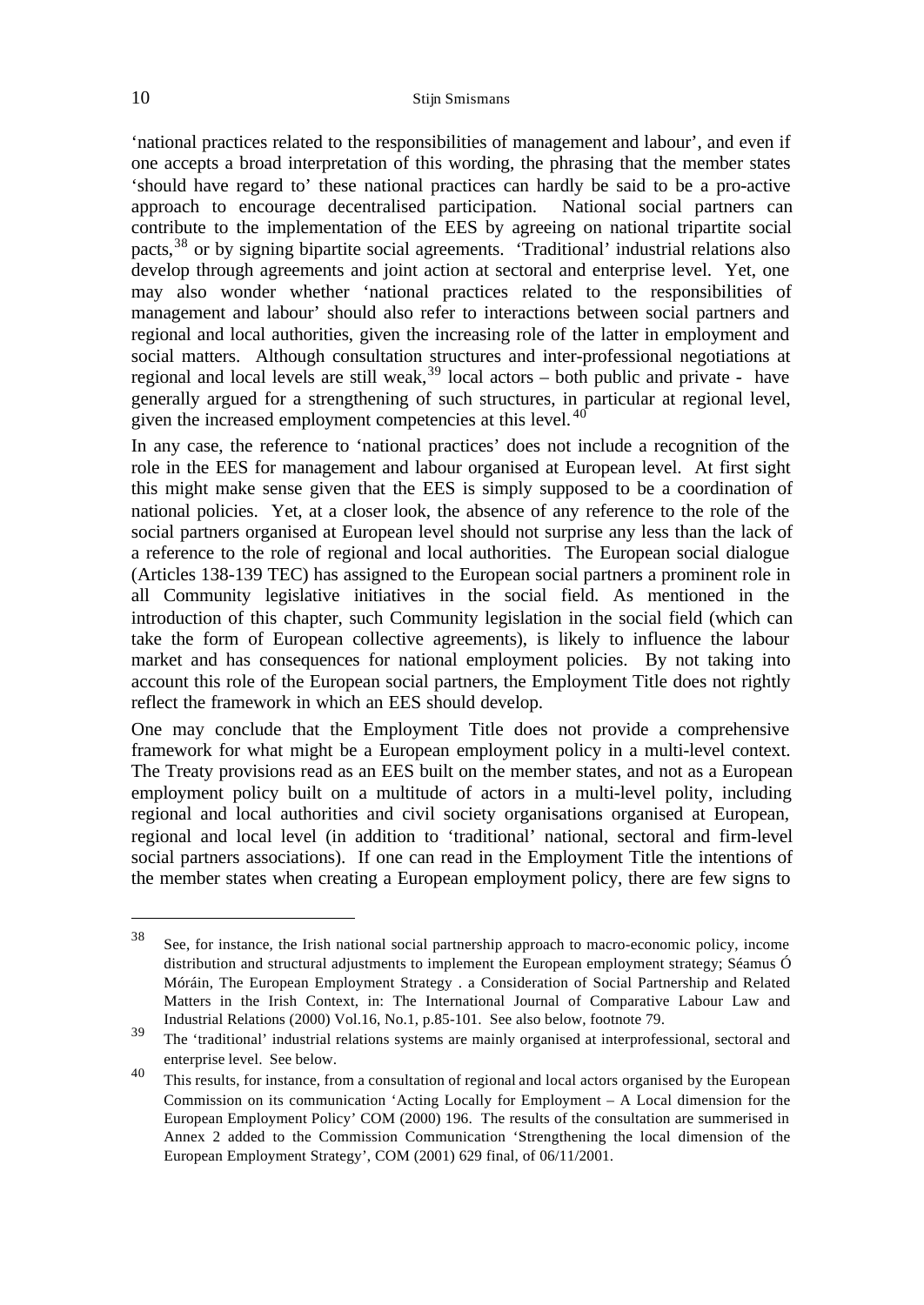believe that the OMC was intended to be a prime example of a fully decentralised approach, a radicalisation of subsidiarity<sup>41</sup> or the realisation of the democratic experimentalist dream.

#### *3.3.2. Participation in implementation according to the Employment Guidelines*

The institutional provisions of the Employment Title are in contrast with the strong rhetoric on decentralism that has pervaded the policy documents that result from the EES. It is worth here to have a brief look at the content of the EES. Although the content of the guidelines changed considerable this year (see below), it is worth to have a look at how participation had been envisaged until now.

For five years the EES - based on an annual variable number of new and re-drafted guidelines - has been build around 'four pillars', namely Employability, Entrepreneurship, Adaptability, and Equal Opportunities.<sup>42</sup> 'Improving Employability' aims at improving access of the unemployed (in particular youth and the long-term unemployed) to the labour market, both through preventive action, in particular by providing training, and through 'activation policies' by reviewing tax and benefit systems. The 'Entrepreneurship' pillar aims at making it easier to start up and run business, with a particular focus on SMEs, the knowledge-based sector and services. The activities include encouraging greater entrepreneurial awareness across society, reducing administrative constraints and reforming taxation. 'Improving Adaptability' implies the modernisation of work organisation in order to reconcile more flexibility with security and high occupational status. Finally, the 'Equal Opportunities' pillar includes gender mainstreaming, tackling gender gaps in unemployment rates, encouraging gender pay equality and reconciling work and family life through the design of family-friendly policies.

The Guidelines stress explicitly the role of both social partners and regional and local authorities. Yet, the role attributed to them differs according to the different 'pillars'. The social partners, for instance, have traditionally a negotiating role in the organisation of the working environment and thus have their most prominent role under the heading of Adaptability. Regarding regional and local authorities on the contrary, the Guidelines recognise in particular their role in creating the conditions to encourage Entrepreneurship.

 $41$  In fact, when giving a brief introduction to the EES on its website, the Commission indicates subsidiarity as one of the advantages of the OMC, but sticks to the most restrictive definition of the concept, namely subsidiarity is said to be an advantage of OMC since 'the method establishes an equilibrium between European Union level co-ordination in the definition of common objectives and outcomes, and Member States' responsibilities in deciding the detailed content of action. The definition of the means and conditions under which programmes and policies are implemented is left to a large extent to individual Member States, who are responsible for their employment policy under the EU Treaty.' No reference is made to the sub-national or to the horizontal dimension of subsidiarity. See http://www.europa.eu.int/comm/employment\_social/employment\_strategy/index\_en.htm#

<sup>42</sup> The following description is based on the employment guidelines 2002. Council Decision 2002/177/EC of 18 February 2002 on guidelines for Member States' employment policies for the year 2002, Official Journal L 060 , 01/03/2002 P. 0060 - 0069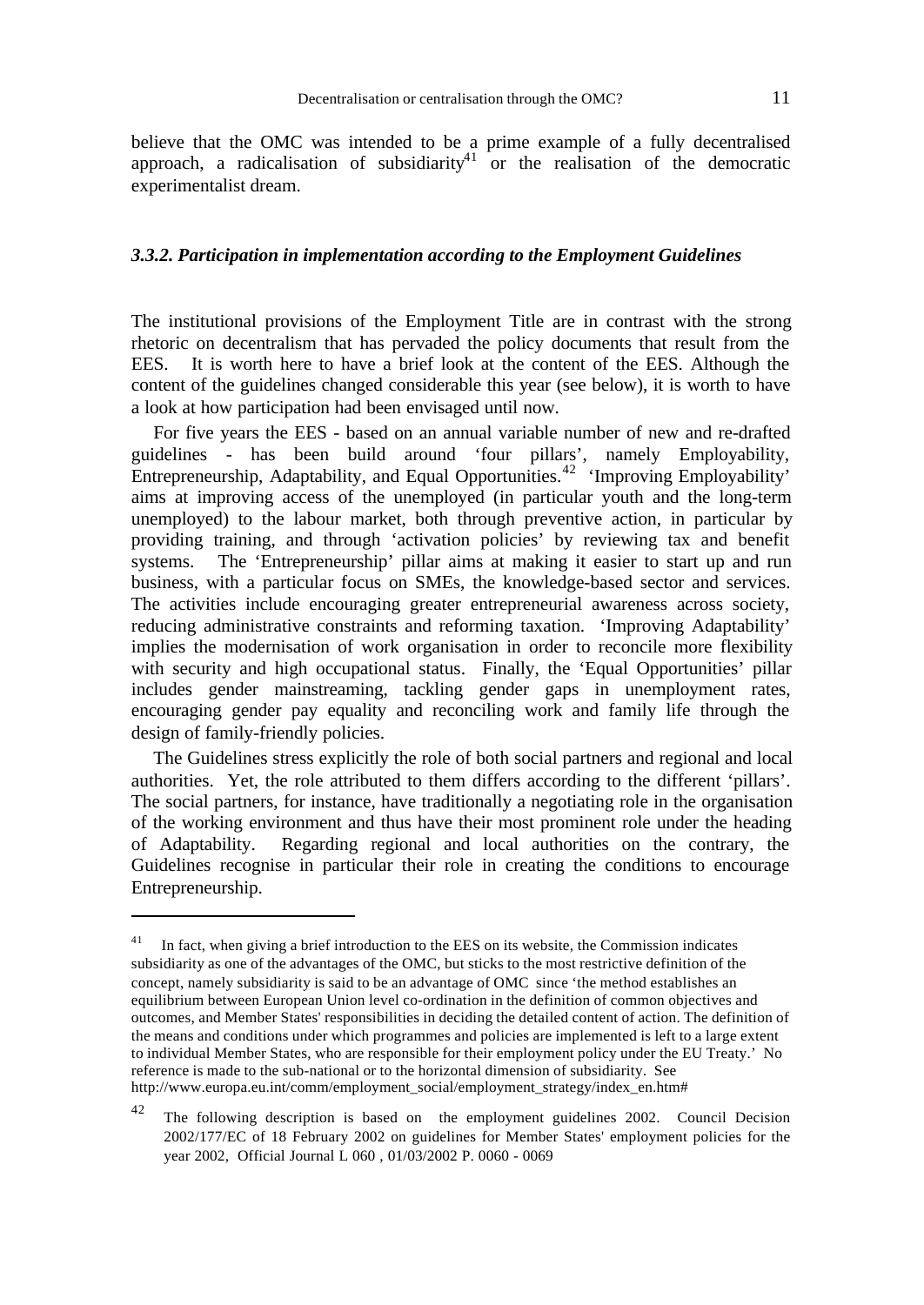### 12 Stijn Smismans

However, there is also a difference in the intensity with which the Guidelines refer to vertical and horizontal decentralism; namely, the role of the social partners is much more stressed than that of the regional and local authorities. In particular since the 2001 Guidelines, i.e. those following the Lisbon and Feira summits, particular attention has been paid to the role of the social partners. $43$  One should note that the Feira summit had been preceded by a High Level Forum to discuss the respective contribution of the EU institutions and the social partners in the Lisbon strategy and the EES. The social partners presented on that occasion a joint declaration on their own role.

Both the 2001 and the 2002 Guidelines, define as a 'horizontal objective' (i.e. crosscutting the four pillars) the development of a comprehensive partnership with the social partners. The social partners 'at all levels' are invited to play a more prominent role in the EES and are expected to create 'a process within the process'. At national level, they are invited to implement the guidelines 'in accordance with their national traditions and practices' by identifying the issues they want to negotiate on, and to report subsequently on the results of such negotiation in context of the NAPs. Also the social partners at European level are invited to define their own contribution. In addition they are requested to monitor, encourage and support efforts undertaken at national level. Finally the horizontal objective encourages the social partners to develop their own benchmarking exercise by inviting them 'to develop appropriate indicators and benchmarks and supporting statistical databases to measure progress in the actions for which they are responsible'.

With regard to Adaptability the social partners have been given *exclusive* responsibility for the implementation of two guidelines, namely guideline 13 concerning the modernisation of work organisation and guideline 15 on the contribution of education and lifelong learning to adaptability. On both issues an annual report is expected from them on the negotiations achieved and on their implementation.

Other guidelines invite the Member States '(where appropriate) in partnership with the social partners' to combat emerging bottlenecks (G6), combat undeclared work (G9), take part in local action for employment (G10), tackle gender gaps (G17) and reconcile work and family life (G18).

In comparison, the explicit recognition of the role of regional and local authorities is much more limited. Guidelines 10 and 11, relating to Entrepreneurship, pay attention to 'regional and local action for employment':

10. All actors at the regional and local levels, including the social partners, must be mobilised to implement the European Employment Strategy by identifying the potential of job creation at local level and strengthening partnerships to this end. 11. Member States will:

- take into account, where appropriate, in their overall employment policy the regional development dimension,

<sup>&</sup>lt;sup>43</sup> The Santa Maria da Feira European Council on 19 and 20 June 2000 invited the social partners to play a more prominent role in defining, implementing and evaluating the employment guidelines which depend on them, focusing particularly on modernising work organisation, lifelong learning and increasing the employment rate, particularly for women.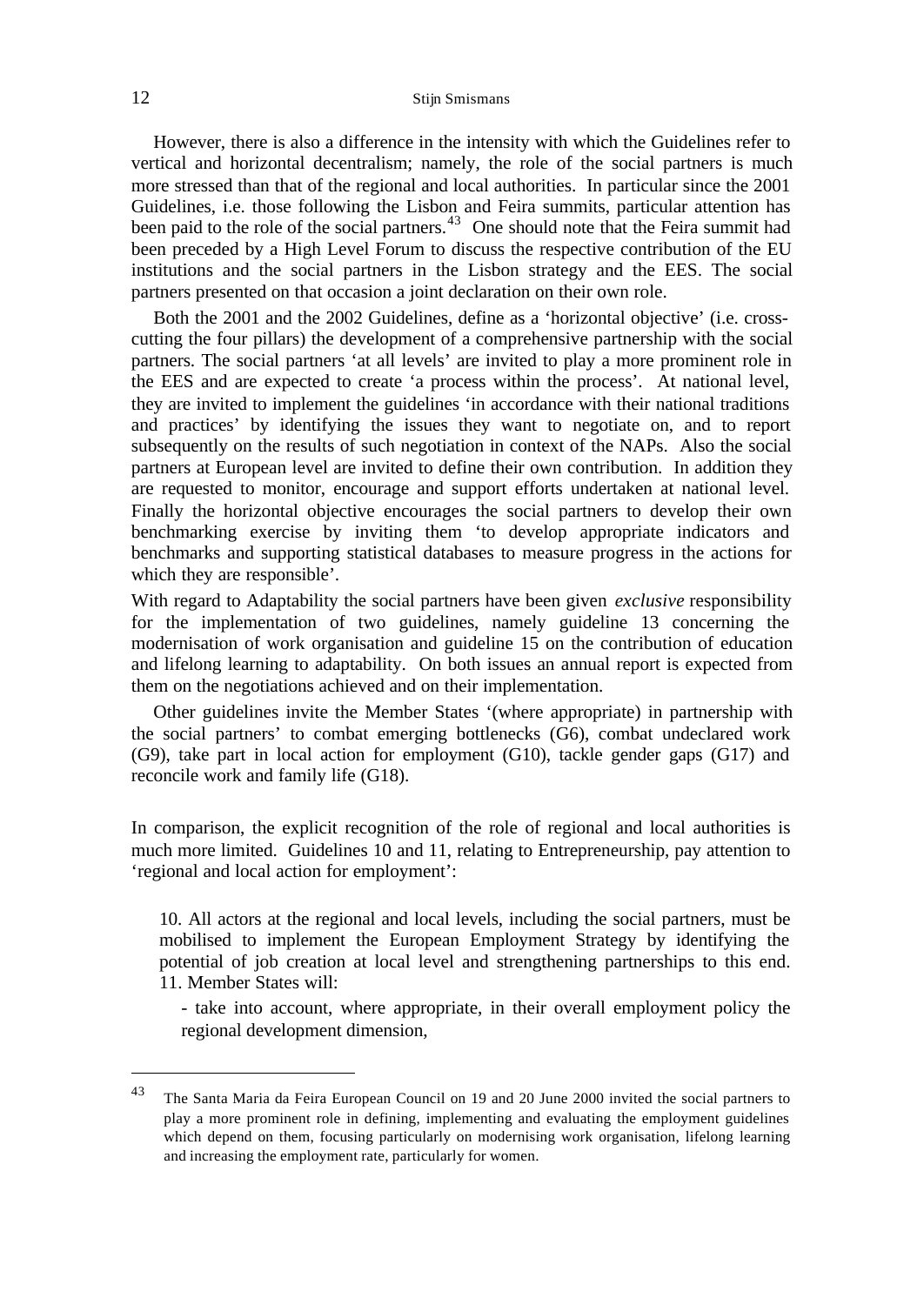- encourage *local and regional authorities* to develop strategies for employment in order to exploit fully the possibilities offered by job creation at local level and promote partnerships to this end with all the actors concerned, including the representatives of civil society (stress added)

This is the only Guideline that makes explicitly reference to local and regional authorities. Remarkable there is no reference to sub-national authorities under the Employability pillar, whereas important levers for 'activation policies', such as tax and benefit systems, may be in their hands and training and employment services are in particularly organised at regional and local level. Regarding Adaptability, Guideline 12 states that 'in order to promote the modernisation of work organisation and forms of work, which inter alia contribute to improvements in quality in work, a strong partnership should be developed at all appropriate levels (European, national, sectoral, local and enterprise levels)'. Although this seems to suggest both a horizontal and vertical decentralised approach, the regional level is remarkably absent in the enumeration.

It results in fact from a consultation of regional and local actors, organised by the European Commission, that the involvement of sub-national actors in the EES has been considered 'largely insufficient'.<sup>44</sup> On the one hand, local authorities and actors are often confined to implementing measures decided at national or regional level. On the other hand, the EES, NAPs, and structural Funds programmes (in particular the European Social Fund, aimed at combating unemployment) are not sufficiently wellknown at regional and local levels.<sup>45</sup> Only in the limited cases where the Community can directly intervene locally on employment issues, via Community Initiatives and Innovative Actions (Article 129 EC Treaty), the EES has some visibility at local level.<sup>46</sup> The problematic result is twofold. On the one hand, there is a lack of local employment strategies – as opposed to isolated initiatives and projects – built on the Employment Guidelines.<sup>47</sup> On the other hand, given the lack of decentralised involvement in the drafting of the NAPs (see above), the Guidelines do finally not take enough into account the territorial and local dimension and diversity.

## *4. OMC, an Open Method of Centralisation?*

As results from the previous sections the OMC can hardly be said to respect a fully decentralised approach. In institutional terms, the Treaty does not provide a comprehensive framework for a benchmarking process built from the bottom-up. In practical terms, both in the implementation of the employment policy based on the

<sup>44</sup> Commission Communication 'Strengthening the local dimension of the European Employment Strategy', COM (2001) 629 final, of 06/11/2001.

 $\begin{array}{c} 45 \\ 46 \end{array}$  Ibid, p.9.

 $^{46}$  Ibid, p.9.

See also section 5 on the territorialization of employment policies via local employment strategies based on Territorial Employment Pacts of Local Action Plans.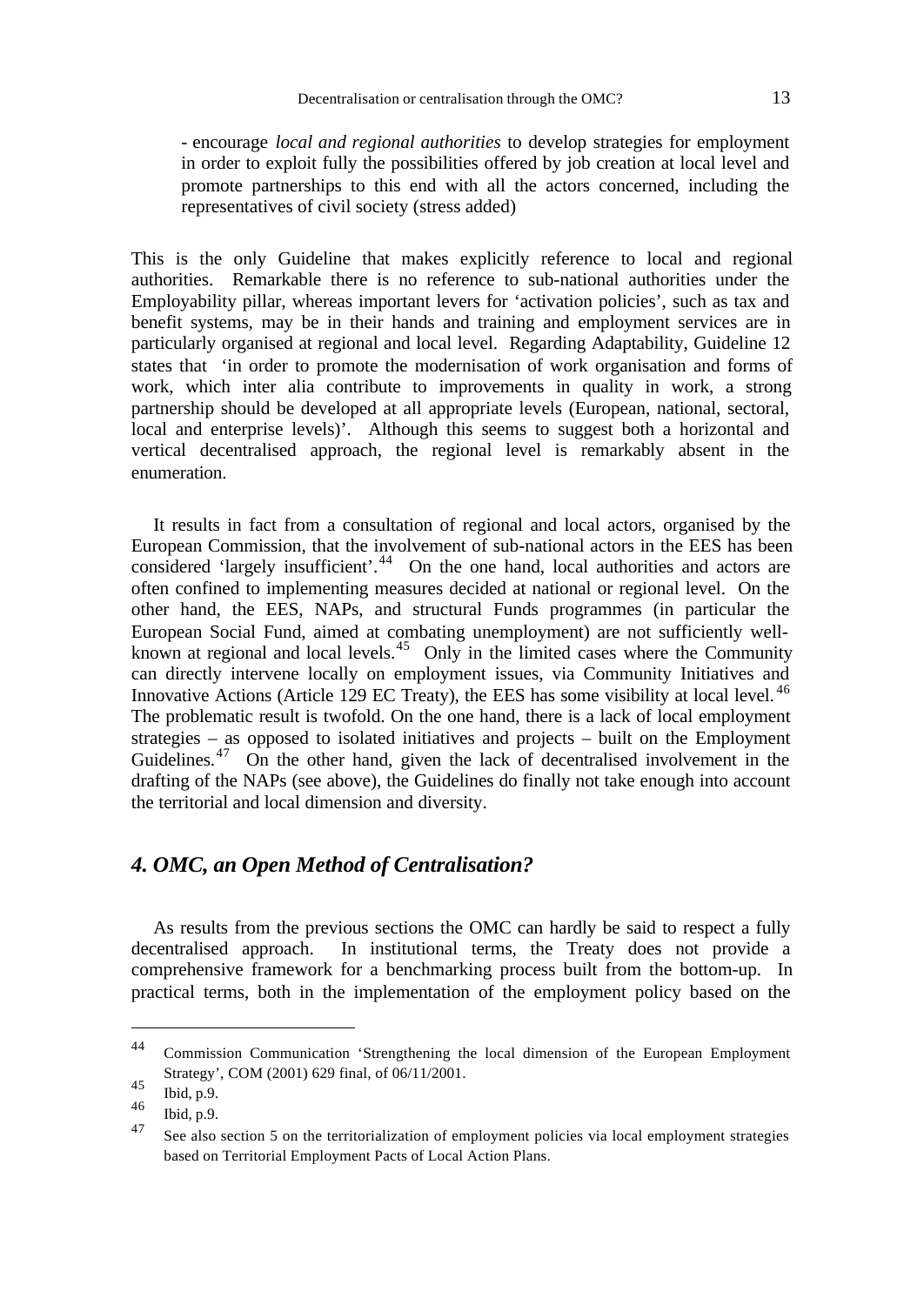guidelines and in the peer review process to assess and redraft annually the guidelines, the involvement of the social partners, civil society and regional and local authorities is much weaker than what the rhetoric suggests. Without such a decentralised participation, the definition of benchmarks at European level may be rather a threat for than a radicalisation of the principle of subsidiarity. The practice of the Employment OMC shows a process through which substantive policy-priorities are set at EU level in a rather technocratic manner, without broad decentralised stakeholders involvement or public and parliamentary debate. Such a top-down approach cannot be the best guarantee for respecting national and sub-national diversity.

Although the real impact of the EES on national employment policies remains subject of debate,<sup>48</sup> 'the annual exercise imposed by the EU at the very least contributes to the diffusion of a framework defining in what terms and with what priorities debates on employment should take place in the member states'.<sup>49</sup> States are no longer free to determine national policy but must work within officially recognised Community Guidelines which have taken on a normative status.<sup>50</sup>

The Guidelines take the form of a Decision which certainly reads as if intended to have normative effect.<sup>51</sup> Each year, the sole article of that Decision – with the guidelines annexed - has stated that member states 'shall' take the guidelines into account in their employment policies. The Recommendations, addressed to individual member states, give even more the impression of dictating what the content of member states' employment policies should be.<sup>52</sup> The Commission makes more than 50 Recommendations to the member states annually. The individual recommendations to the member states tend to a great extent to be repeated from year to year, which effectively put the Member States under pressure to comply.<sup>53</sup>

For sure, each year the introductory considerations to the Guidelines state that 'the implementation of the Guidelines may vary according to their nature, the parties to whom they are addressed and the different situations in the member states. They should respect the principle of subsidiarity and member states' responsibilities with regard to employment'. Moreover, 'in implementing the employment guidelines, member states should be able to take regional situations into account...<sup>54</sup>

Nevertheless, the scope for diversity at the implementation stage only exists within

<sup>48</sup> E.g. P. Syrpis, Legitimising European Governance: Taking Subsidiarity Seriously within the Open Method of Coordination, EUI Working Paper 2002, p.40.

<sup>49</sup> E. Léonard, Industrial Relations and the Regulation of Employment in Europe, in: European Journal of Industrial Relations Vol.7 (2001) No.1, p.34.

<sup>50</sup> E. Szyszczak, The Evolving European Employment Strategy, in Shaw (ed), Social Law and Policy in an Evolving European Union, Hart, Oxford, 2000, p.211.

<sup>51</sup> P. Syrpis, Legitimising European Governance, p.37.

<sup>52</sup> M. Biagi, The Implementation of the Amsterdam Treaty with Regard to Employment: Coordination or Convergence?, in: The International Journal of Comparative Labour Law and Industrial Relations (1998) Vol.14, No.4, p.327; and D. Ashiagbor, EMU and the Shift in the European Labour Law Agenda: From 'Social Policy' to 'Employment Policy', in European Law Journal Vol.7 (2002) No.3, p163. 53

C. de la Porte and P. Pochet, Supple Co-ordination at EU level, in C. de la Porte and P. Pochet (eds), Building Social Europe Through the Open Method of Co-ordination, PIE/Peter Lang, 2001.

<sup>54</sup> 2002 Guidelines.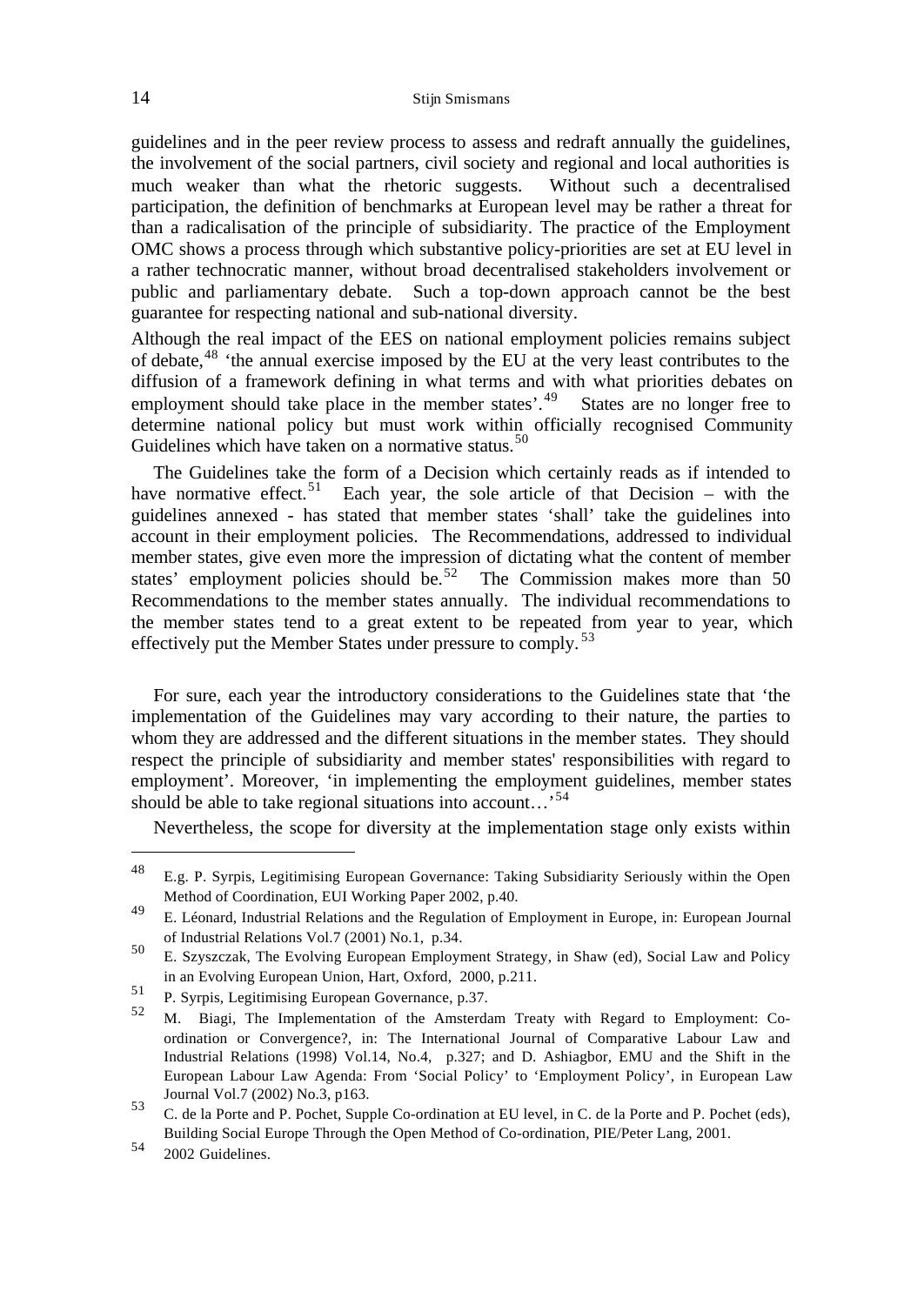the normative framework established at European level, which includes important policy choices – such as those exemplified by the four pillar structure.

In fact, as soon as the Commission acknowledged responsibility for employment, following the Dublin Council of 14 December 1996, it set itself frenetically at work producing the framework of European employment policy around the concepts of entrepreneurship, employability, adaptability and equal opportunities.<sup>55</sup> These principles changed little through the negotiations with the other institutions, the member states and the social partners, leading by December 1997 to the first Employment Guidelines formally adopted by the Council.<sup>56</sup> The four pillars, which were agreed upon in a top-down manner,  $5^{\frac{1}{7}}$  became the core features of the EES for the five years to come and imply for some countries important structural reforms, which are not necessarily in tune with their dominant national policy objectives or traditions<sup>58</sup>

These four pillars are no 'neutral decision', but imply important policy choices. The employment policy model behind the EES is a compromise between the liberal and the Nordic models. On the labour demand side the EES, with its attention for entrepreneurship and adaptability, is inspired by the liberal model emphasising labour market deregulation and tax reductions; whereas on the labour supply side the EES is inspired by the Nordic model focusing on employability via training and active labour market policies.<sup>59</sup> As a consequence, the 'adjustments costs' are much higher for the central continental and the Southern countries. This is illustrated by the number of Recommendations addressed to the member states; the continental and Southern countries are (roughly) twice as much the subject of Recommendations compared to the Nordic countries, the UK and Ireland. $60$  The OMC seems in fact to pay little consideration to the fact that countries whose employment policy is particularly distant from the one put forward by the EU will most likely face enormous political problems in implementing the guidelines and recommendations.<sup>61</sup>

If we recall that the OMC has been set up as an alternative to the Community method; to avoid centralisation, to leave decision-making power - in particular in relation to social policy - to the member states while ensuring co-ordination, the experience of the EES may question whether the OMC could really be, as suggested, the

<sup>55</sup> Commission (1997), Employment in Europe: Countdown to the Jobs Summit, 20-21 November 1997, IP/97/835, 1 October 1997.

<sup>56</sup> C. Pierson, A. Forster and E. Jones, The Politics of Europe: (un) employment ambivalence, pp.9-11; and M. Biagi, The Implementation of the Amsterdam Treaty with Regard to Employment, p329.

<sup>57</sup> C. de la Porte, Is the Open Method of Coordination Appropriate for Organising Activities at European Level in Sensitive Policy Areas?, in European Law Journal Vol.8 (2002) No.1, p.46.

<sup>58</sup> C. De la Porte, P. Pochet and G. Room, Social benchmarking, policy making and new governance in the EU, in Journal of European Social Policy (2001) Vol.11, No.4, p.295. Thus the agreed objective to reach an overall employment rate of 70 percent by 2010 is likely to have a particularly strong impact on the "conservative" welfare states, whereas it is not at all that clear how they may be able to reach this target.

<sup>59</sup> F. Bertozzi and G. Bonoli, Europeanisation and the convergence of national social and employment policies. What can the open method of co-ordination achieve?, paper presented at the ECPR Joint Sessions, 22-27 March 2002,p.9.

 $\begin{array}{c} 60 \\ 61 \end{array}$  Ibid, p.9.

Ibid, p.12.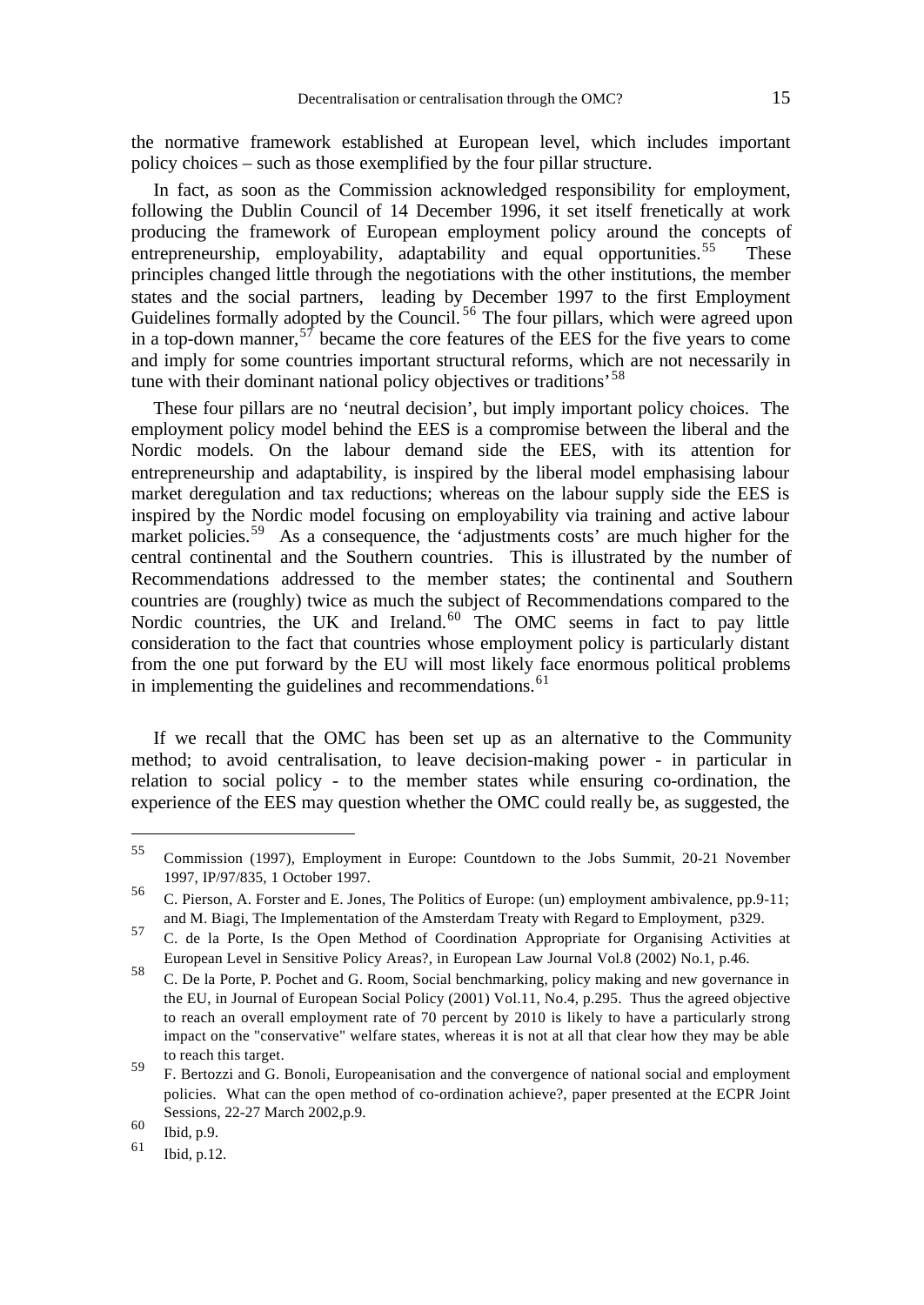tool to 'help the European social model to survive',  $62$  by reconciling European objectives with (sub-)national diversity.

Regarding the OMC as a tool to help the European social model to survive, three aspects should, in particular, be taken into account.

First, there are strong diversities in national welfare traditions. Benchmarking in the social field at European level should be able to respect these diversities and recognise its added value, i.e. it provides the basis for exchange of best practice and experience without the need to impose a top-down solution. The OMCs in the employment and social fields are criticised for having been inspired too strongly by the model of the broad economic guidelines. The OMC in economic policy was realised in the context of a 'cultural frame which provided the agreed, if not entirely fixed, paradigm of sound money and sound finance'. $63$  Such a common dominant paradigm was achieved under German monetary hegemony: the governance of their anchor currency would henceforth be pooled, but according to benchmarks and disciplines that the German monetary authorities would primarily define. $64$  However, in the social field there is no such hegemonic definition of common goals; there is no social model which through normative discourse or through hegemonic position can present itself as THE benchmark. Therefore, the top-down definition of European benchmarks in the social field may be seen as an unnecessary imposition which puts further into doubt the legitimacy of European intervention. Given these substantial differences, benchmarking in social policy should be bottom-up, involving decentralised learning networks driven to a substantial extent by the policy actors in the individual countries.<sup>65</sup>

Second, employment and social policy issues (such as pension reform and social inclusion) often deal with redistributive questions that are traditionally legitimated on the basis of parliamentary representation. Attributing precisely these policy sectors to the OMC is problematic if the OMC procedure is characterised by lack of public and parliamentary debate. The EP is only marginally involved and the national parliaments and media are hardly aware of the existence of the OMC procedures.

In particular in relation to the EES, the framing of employment policy at European level, in a top-down technocratic manner – beyond the scope of broad parliamentary and political debate – is even more problematic if one takes into account the 'expanding nature' of the EES on the European social dimension.<sup>66</sup> EC labour law is increasingly thought as a tool for European employment policy, and one can see 'a re-orientation from an approach to labour market regulation which had as its core a strong concept of employment protection and high labour standards, to an approach which prioritises employment creation, and minimises the role of social policy, since social policy is seen

<sup>62</sup> I. Begg and J.Berghman, Introduction: EU social (exclusion) policy revisited?, in Journal of European Social Policy, Vol.12 (2002) No.3, p.193

<sup>63</sup> D. Hodson and I. Maher, The Open Method as a New Mode of Governance: The Case of Soft Economic Policy Co-ordination, in Journal of Common Market Studies, Vol. 39 (2001) No.4, p.738.

<sup>64</sup> C. De la Porte, P. Pochet and G. Room, Social benchmarking, policy making and new governance in the EU, in Journal of European Social Policy (2001) Vol.11, No.4, p.294.

 $^{65}$  Ibid, p.304.

<sup>66</sup> N. Bruun, The European Employment Strategy and the 'Acquis Communitaire' of Labour Law, p.309.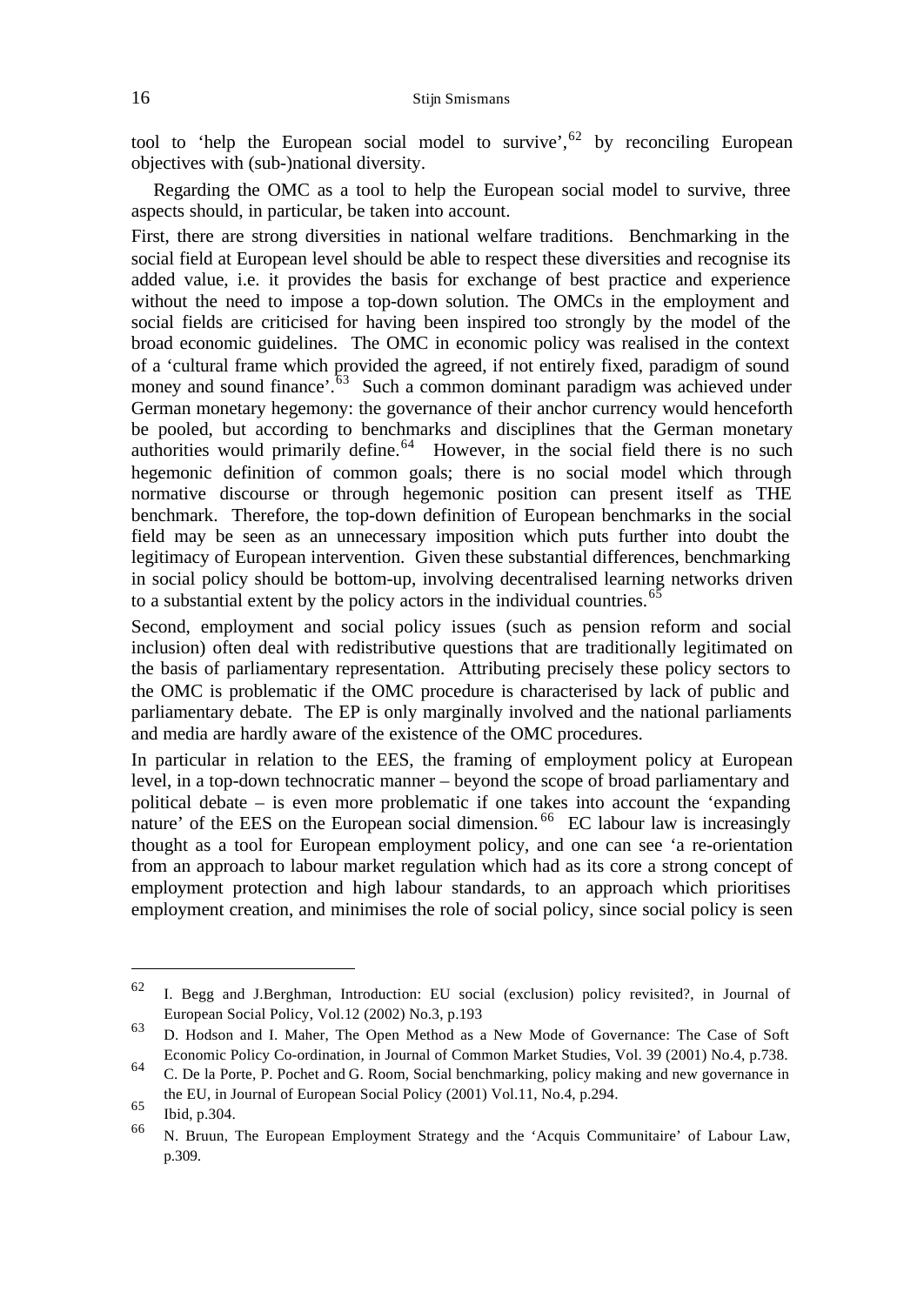as potentially increasing the regulatory burden.<sup>'67</sup> This shift from 'social policy' to 'employment policy' will influence policy priorities at national (and sub-national) level. Although convergent trends may exist at national level,  $68$  one can question the legitimacy of a European framework which – although not binding – has considerable influence in setting normative guides without a developed political debate.

Third, the OMC is a flexible process of which the objectives can continuously be adjusted – be it less or more demanding - without offering the same guarantee for ensuring minimum levels of protection as legislation can provide. With its mix of OMC procedures, for instance, the Lisbon Summit could please both the liberals with its economic reforms and the socialists with the safeguarding of the EU social model. Yet, already at the following Stockholm Summit this fragile balance was shaking under the pressure of those advocating to use the OMC strategy in favour of faster liberalisation and the speeding up of implementation of the internal market on the one hand, and those insisting upon the safeguarding of the European model via OMC and macro-economic coordination on the other hand.<sup>69</sup> As a tool to help the European social model survive, the OMC may not provide the guarantees that legislation can.

Seen from this critical angle the OMC should be dubbed 'the Open Method of Centralisation': 'centralisation' since it leads to the definition at the central European level of policy choices that otherwise would be taken at lower levels; 'open', not in terms of participation of stakeholders or public scrutiny,  $^{70}$  but only in terms of flexible – or 'unpredictable'<sup>71</sup> – policy outcomes. Yet, the OMC has some potential to be 'decentralised'.

## *5. Decentralising the OMC*

l

## **5.1. From '(Output-)Open Method of Centralisation' to '(Input-)Open Method of Coordination'**

To turn the OMC from an '(Output-)Open Method of Centralisation' into an '(Input-) Open Method of Coordination', several (partially complementary) solutions may be

<sup>67</sup> D. Ashiagbor, EMU and the Shift in the European Labour Law Agenda: From 'Social Policy' to 'Employment Policy', in: European Law Journal (2001), Vol.7, No.3, p.311.

<sup>68</sup> See, for instance, the changes in collective bargaining in Germany from essentially a tool to improve working conditions to an instrument to save threatened jobs and create new ones; Achim Seifert, Employment Protection and Employment Promotion as Goals of Collective Bargaining in the Federal Republic of Germany, in: The International Journal of Comparative Labour Law and Industrial Relations (1999) Vol.15, No.4, p.343-364.

<sup>69</sup>  $J$ . Goetschy, The European employment strategy from Amsterdam to Stockholm, p.407.

Some have noticed the irony of the term open method of coordination since it is perceived as being much more closed than the Community method. See K. Jacobsson and A. Vifell, Integration by deliberation?, p.23.

<sup>71</sup> Namely, it is difficult to predict where the continuing adjustments of benchmarks will lead us.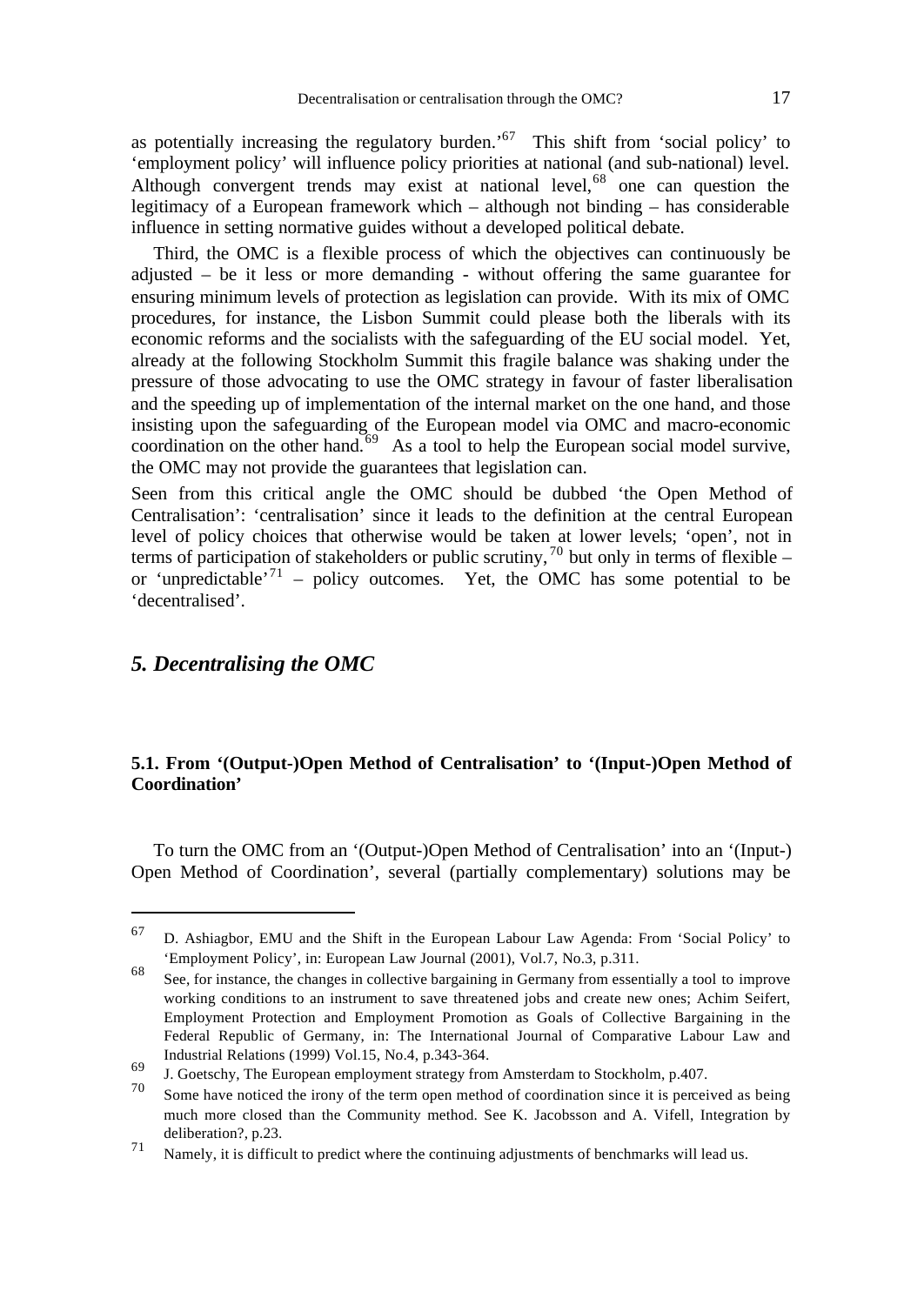considered:

First, one can question to what extent OMC processes need to define detailed objectives at European level. In the fields of social inclusion and pension reform the OMCs do not provide detailed objectives relating to the content of national social policies. This more heterarchical process aims at creating opportunities for learning, innovation and experimentation at national, regional and local levels without defining at the central level the objectives with any degree of specificity. The question – the answer to which is beyond the scope of this paper - is to what extent one needs the definition of common European objectives and policy choices – under the form or disguise of benchmarks – to reconcile the realisation of the single market and EMU with satisfying employment rates. If there is no clear added value of common targets and policy choices, the subsidiarity principle would favour an OMC process that aims primarily at horizontal mutual learning.<sup>72</sup>

Second, in reply to the open-ended character of OMC processes, one may think about a role for constitutional values which are less malleable than constantly revisable (up or down) policy standards.<sup>73</sup> The Charter of Fundamental Rights of the EU for instance could provide a set of substantive (even if largely abstract) norms to guard against a tendency to 'race downwards' or fall below an acceptable threshold. In the same sense it has been suggested that the Treaty should include a statement of fundamental principles of social protection, which could function as threshold for OMC processes.<sup>74</sup> However, the European Convention preparing the new IGC has not taken this suggestion on board.

Third, in reply to the technocratic character of the 'centralising OMC' one may opt for a stronger parliamentary involvement; at national level by parliamentary debate on the NAPs and at European level by an increased role for the EP. Thus it has been suggested that, in addition to the consultation of the EP taking place according to the current Treaty previsions, one could include representatives from the EP in the Employment Committee.<sup>75</sup> Yet, others question whether an increased role for the EP in OMC procedures would really be the right solution to democratise the OMC. If the European level is only concerned with coordination at a cognitive level, through providing frames for analysis and common objectives, whereas the real policy decisions are supposed to be made at national level; it should be above all at that level that

<sup>72</sup> In this sense, P. Syrpis, Legitimising European Governance, p.52; and C. De la Porte, P. Pochet and G. Room, Social benchmarking, policy making and new governance in the EU, p.304.

<sup>73</sup> G. de Búrca, The Constitutional Challenge of New Governance in the European Union, in European Law Review (forthcoming). 74

According to F. Vandenbroucke, Belgian Minister for Social Affairs and Pensions, Article 3 al.2 TEC Treaty should be completed as follows: 'in all activities refered to in this Article, the Community shall aim to eliminate inequalities and to promote equality between men and women *and shall take into account social protection requirements, in particular with a view to promoting accessible and financially sustainable social protection of high quality organised on the basis of solidarity.'* F. Vandenbroucke, The EU and Social Protection: What should the European Convention propose?, Max Planck Köln, MPIFG Working Paper 02/6, June 2002, p.20, at http://www.mpi-fg-koeln.mpg.de/pu/workpapers\_en.html

 $\overline{75}$  M. Tsakatika, The Open Method of Co-ordination in the European Convention : Efficient and Legitimate ?, paper presented at the ECPR Joint Sessions Edinburgh March-April 2003, p.13.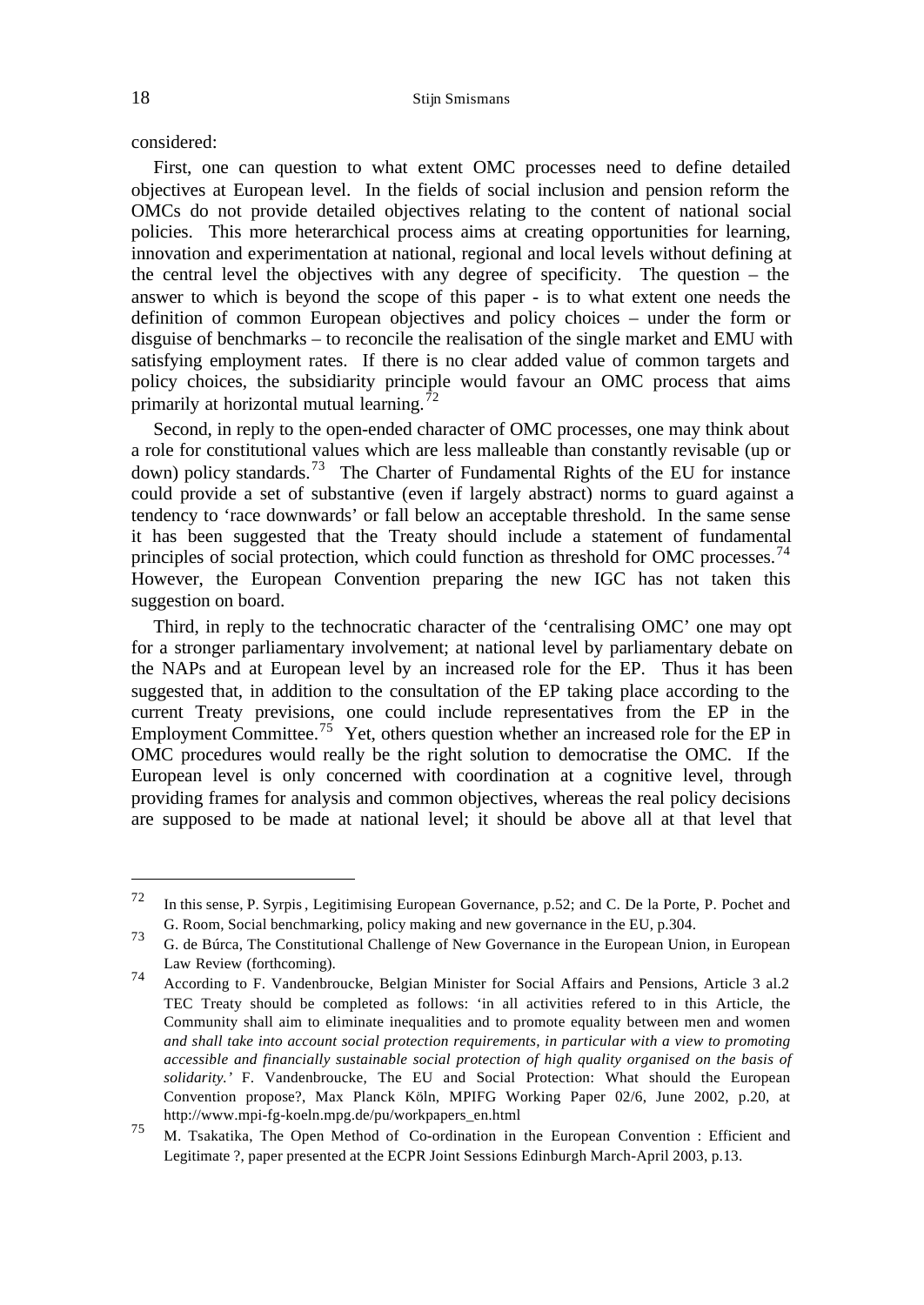democratic debate should be guaranteed.<sup>76</sup> Yet, one could counter argue that this assumption seems currently not to be confirmed by reality. This brings us to the last suggestion.

Fourth, even if one would not define detailed objectives at European level; and even if one would use fundamental rights as a threshold; and even if parliamentary involvement would be strengthened, the OMC can only be a non-centralising benchmarking exercise if decentralised participation is strengthened. Only by enforcing the participation of social partners, civil society organisations and sub-national authorities in both the implementation of the EES and in its annual assessment, one could gradually ensure the redrafting of European guidelines based on locally gathered experience. An important way to strengthen the 'fully decentralised approach' is to encourage synergies between employment policy on the one hand and territorial politics on the other.

#### **5.2. The synergy of employment policy and territorial politics**

Approaches to territorial politics have changed over the last decades; from the centralised regional policies, based on top-down spatial planning aimed at diverting investment to areas of need, to more locally-based approaches which should encourage endogenous economic development and policy learning in regional networks. While attracting external investment remains important, the 'philosophy of endogenous economic development' stresses the importance of local human capital, cultivating local firms and local resources, and creating economic synergies among local actors. Less emphasis is placed on physical infrastructure and more on human resources development and technology transfer through networks and linkages among firms and between them, universities, research centres and governments.<sup>77</sup>

In parallel to these developments, employment policies have been changing over time: from employment policies set in the context of central neo-corporatist macroeconomic concertation (and wage bargaining) to more decentralised employment policies, taking into account multi-level industrial relations systems and acknowledging the 'territorial dimension' of employment questions. Rising unemployment under conditions of increased international competition has changed the nature of collective bargaining: initially a tool which – once the macro-economic and wage bargain was set – could primarily aim at improving working conditions, collective bargaining has become a trade-off between saving threatened jobs and accepting 'flexibilization of working conditions'.<sup>78</sup> Contrary to some predictions of the  $1980s$ ,<sup>79</sup> this growing

<sup>76</sup> R. Dehousse, Du bon usage de la méthode ouverte de coordination, (forthcoming). To date the OMC does not include any mandatory provisions for the Member States to involve their national parliament.

<sup>77</sup> M. Keating, Territorial Politics and the New Regionalism, in P. Heywood, E. Jones and M. Rhodes (eds), Developments in West European Politics, Houndmills, Palgrave, 2002, p.201; A. Benz and D. Fürst, Policy Learning in Regional Networks, in: European Urban and Regional Studies Vol.9 (2002) No.1, p.21; C. Ansell, The Networked Polity: Regional Development in Western Europe, European University Institute Conference Paper EUR/37, 2000.

<sup>78</sup> J. Bélanger and C. Thuderoz, La recodification de la relation d'emploi, Revue Française de Sociologie 39 (1998) 3, p.469. A. Seifert, Employment Protection and Employment Promotion as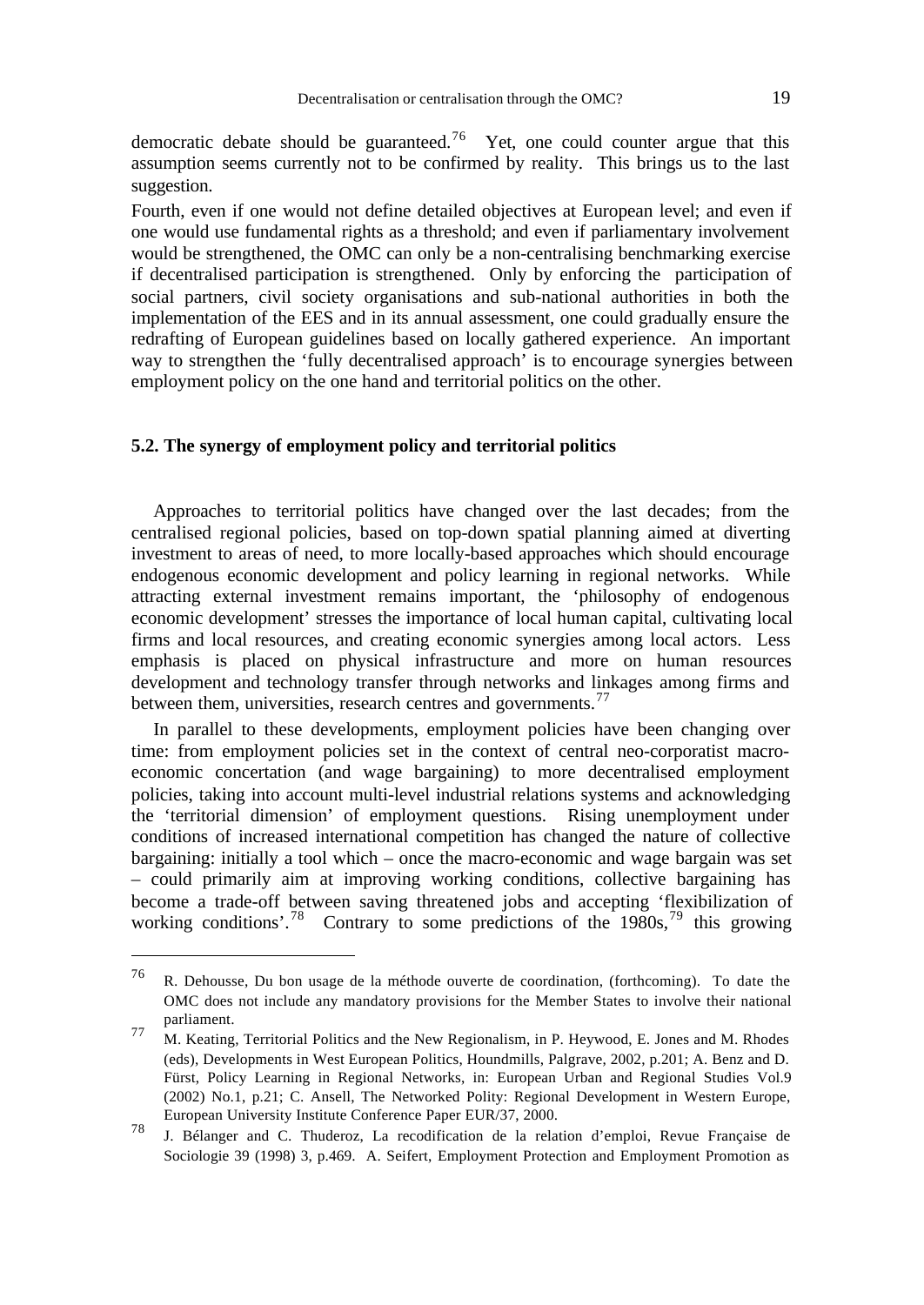international competition has not meant the end of national concertation.  $80$  However, while national concertation has partially been revived during the 1990s, this has been combined with decentralised negotiation at sectoral and firm-level.  $81$  National bargaining would only provide the framework whereas sectoral and enterprise level negotiations can ensure the flexibility needed under conditions of increased international competition. <sup>82</sup> It has been argued that EMU would further increase decentralisation of collective bargaining combined with a search for social concertation (such as 'job pacts') at national level. $83$ 

In addition, one has noted a certain 'territorialisation' of employment policies.<sup>84</sup> There is an increasing awareness that tackling unemployment is not just a question of centralised macro-economic policies, but should take into account both the particular problems and the potential of local conditions. In many member states this awareness has led to the devolution to regional and local authorities of competencies to combat unemployment. Largely in line with the philosophy of endogenous economic development this has contributed to tackling unemployment at sub-national level by such instruments as 'territorial pacts', linking local actors to combat unemployment in the specific local context.

Awareness of the territorial dimension of employment has inspired the EES as early as in the 1993 White Paper on Growth, Competitiveness, and Employment, which asserts that unemployment is a problem of micro-economic causes and local dimensions. Large investment in continental infrastructure such as the 'trans-European

Goals of Collective Bargaining in the Federal Republic of Germany, in : The International Journal of Comparative Labour Law and Industrial Relations 15 (1999) 4, p.343.

j

<sup>79</sup> P. Kurzer, Unemployment in open economies: the impact of trade, finance and European integration, in: Comparative Political Studies 24 (1991) 1, p.3.

<sup>80</sup> For the remaining role of national concertation (even in the context of increased international competition during the 1990s), see B. Ebbinghaus and A. Hassel, Sriking deals: concertation in the reform of continental European welfare states, in: Journal of European Public Policy (2000) Vol.7, No.1, pp.44-62; and G. Fajertag and P. Pochet (eds), Social Pacts in Europe, Brussels, European Trade Union Institute, 1997.

<sup>81</sup> O. Molina and M. Rhodes, Corporatism: The Past, Present, and Future of a Concept, in: Annual Review of Political Sciences 5 (2002), p.305-331.

<sup>82</sup> F. Traxler, Farewell to Labour Market Associations ? Organized versus Disorganized Decentralization as a Map for Industrial Relations', in: C. Crouch and F. Traxler (eds), Organized Industrial Relations in Europe: What Future?, Aldershot, Avebury, p.23-44; and E. Léonard, Industrial Relations and the Regulation of Employment in Europe, in: European Journal of Industrial Relations Vol.7 (2001) No.1, p.36.

<sup>83</sup> M. Biagi, The European Monetary Union and Industrial Relations, in : The International Journal of Comparative Labour Law and Industrial Relations, Vol.16 (2000) No.1, p.39-45.

<sup>84</sup> See, for instance, for Italy : J.L. Laville, Le iniziative locali in Europa: un bilancio economico e sociale, Torino, 1999; M. Ferrera and E. Gualmini, Rescue from Without? Italian Social Policies 1970-1999 and the Challenges of Internationalization, European University Institute, Working Paper EUF 99/13. For France: D. Béhar, P. Estèbe and R. Epstein, Les détours de l'égalité – Remarques sur la territorialisation des politiques sociales en France, in Revue française des affaires sociales, Vol.52 (1998) No.4, p.81-94 ; and J. Godard, Towards a Local Governance of Employment? Institutional 'changes' and 'new' partnerships in French (un)employment policies, paper presented at the ECPR Joint Sessions Edinburgh March April 2003. For Spain: R. Gallego, R. Gomà and J.Subirats, Welfare state and territorial politics: the emergence of regional welfare regimes in Spain, paper presented at the ECPR Joint Sessions Edinburgh March April 2003.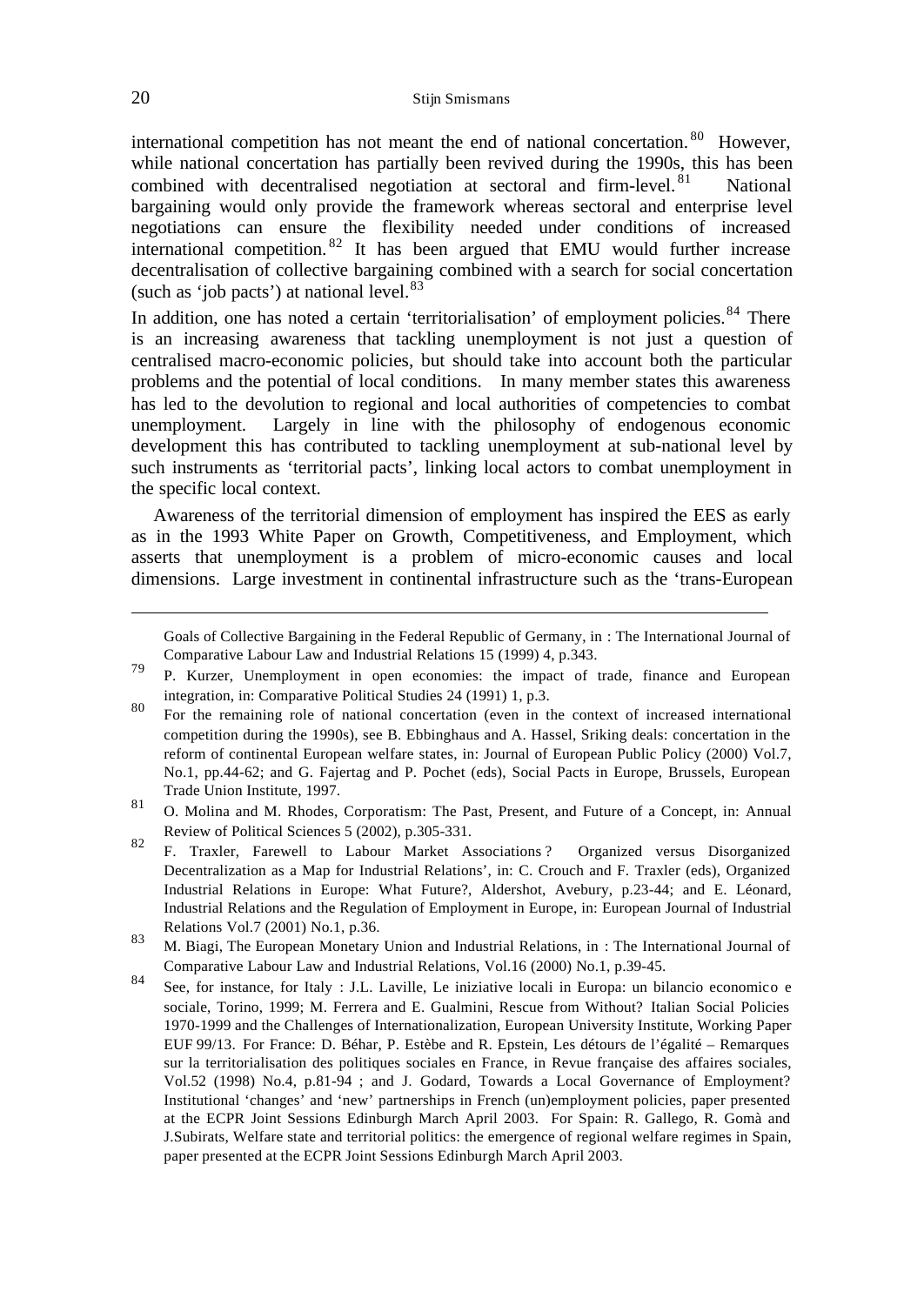networks', and macro-economic policies can – at best - do little more than facilitate local efforts. Inspired by this approach, the Commission published in 1995 a Communication on 'A European strategy for encouraging local development and employment initiative', <sup>85</sup> and started to launch 'Territorial Employment Pacts' as pilot projects since 1997. In a comparable way, the development of the OMC procedure had the aim to build an EES not on the basis of a strong European centralised macroeconomic and financial support policy but as a mere co-ordination of decentralised policies.

However, the development of a territorialized EES faces several problems:

First, there is still a lack of synergy between the OMC procedure on the one hand, and Community 'territorial policies' on the other hand. As analysed above, the OMC, despite its rhetoric on decentralisation, provides above all an institutionalised structure that places the member states and their governments at the core of employment policy. Moreover, also the content of the OMC guidelines gives particular capacity for initiative to national governments: the primary mechanisms pointed out in the EES appear to be incentives linked to tax, social security and 'modernizing work organization'– which all remain firmly in the grip of the national governments.<sup>86</sup>

On the other hand, the Community has at its disposal several instruments of 'territorial politics' to address the local dimension of unemployment. Community initiatives and pilot projects are used to encourage Territorial Employment Pacts, and more recently, Local Action Plans.<sup>87</sup> Moreover, the Regulations governing the Structural Funds for the 2000-2006 period state that the Funds should play a particular role in favour of local economic development, by promoting, among others Territorial Employment Pacts.<sup>88</sup> In fact, with the European Social Fund the Community for decades has disposed of a structural policy instrument to deal with unemployment. The task is to streamline Community Initiatives, pilot projects and ESF interventions with the OMC procedure. To date they are far too much two different worlds; the Structural Funds and the OMC have different policy cycles, and are handled with by different administrations at both European and (sub-)national level.<sup>89</sup>

Second, a territorialized EES obviously does not only result from a streamlining of employment policy and territorial politics at EU level but depends on the institutional framework it can build on at sub-national level within the member states.<sup>90</sup> A symbolic

 $\frac{85}{86}$  COM (95) 273, 13 June 1995.

<sup>86</sup> See also E. Léonard, Industrial Relations and the Regulation of Employment in Europe, in: European Journal of Industrial Relations Vol.7 (2001) No.1, p.34.

<sup>87</sup> Commission Communication on Strengthening the local dimension of the European Employment Strategy, COM (2001)629 final, 6/11/2001.

<sup>88</sup> Regulation EC 1784/1999 of 12 July 1999 on the European Social Fund, OJ 13.8.1999, L 213/6, Article 2.2.(a).

<sup>89</sup> I. Hartwig, Incremental Synergies or Growing Fragmentation between the Luxembourg process and EU Structural Funds?, paper presented at ECPR First Pan-European Conference on European Integration, Bordeaux 26-28 September 2002.

<sup>90</sup> According to Benz and Fürst 'optimal institutional arrangements' for regional development include the existance of a regional council, boundary-spanning institutions such as Chambers of Commerce, an independent agency endowed with the power to initiate policies, and a central government which abstains from strict control and instead sets an instutional framework and standards for interregional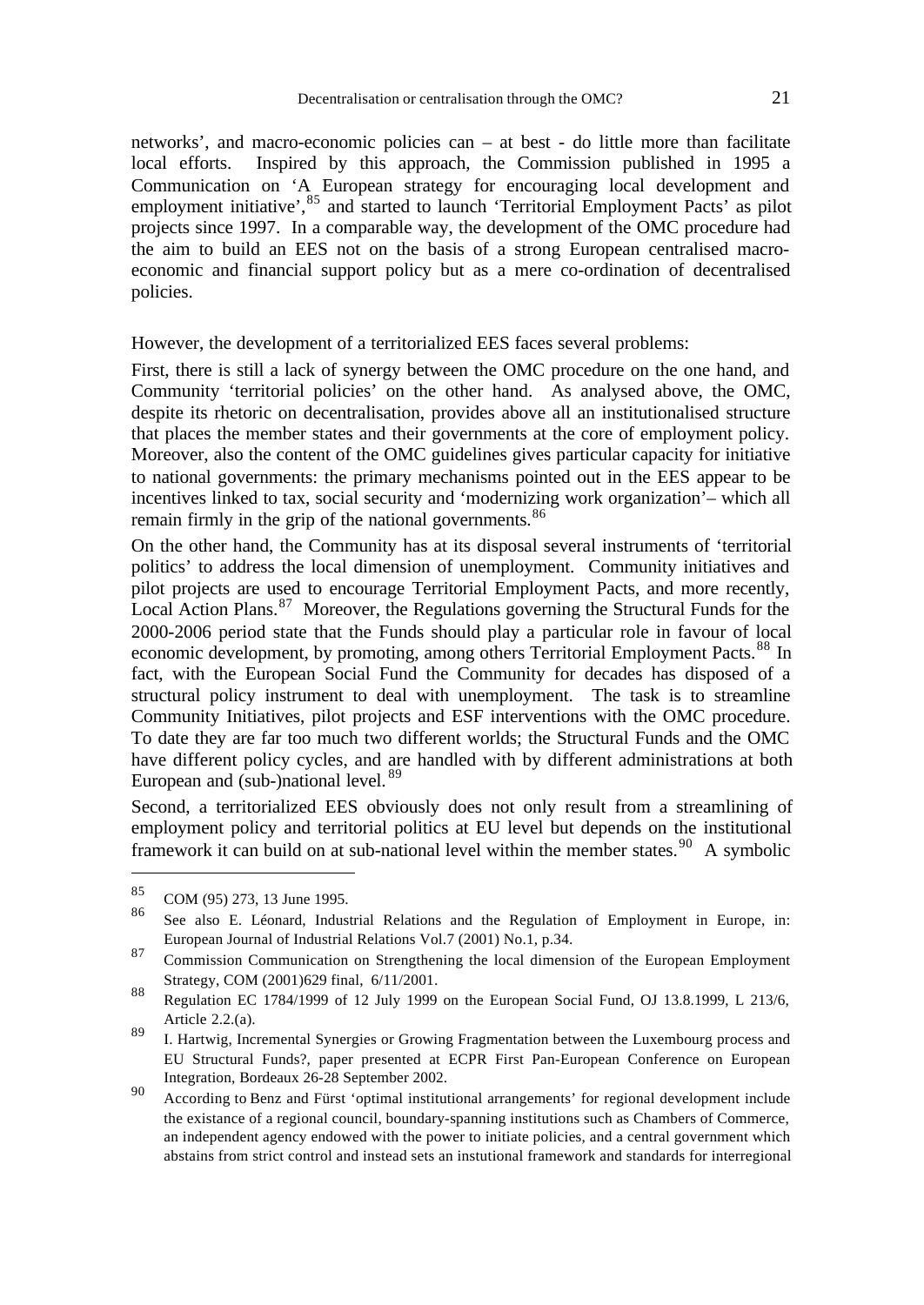### 22 Stijn Smismans

discourse on the territorialisation of public policies without structural modifications in administrative structures and routines – as shown, for instance, in France – will not suffice.  $91$ 

Third, even boosting 'the third level', i.e. providing the regional (and local) public authorities with the necessary powers in employment matters - and adjusting administrative practices to that – will not suffice to develop a successful 'territorialized EES'. Tackling employment issues within their territorial context also requires strong relations with the socio-economic players within that territory. However, 'traditional' industrial relations systems haven't (yet) adjusted to such a territorialisation of employment and economic policies. Trade unions, for instance, are strongly organised through a chain of institutional settings including the national, sectoral and enterprise level. However, they lack well-established structures at regional and local level, and it has been noted, also in relation to the EES, that they have not been strong supporters of local initiatives.  $92$  Big companies, on the other hand, keep their traditional distrust as regards political claims to intervene in the economic field, and focus on 'decentralisation' in terms of greater autonomy to negotiate at company level rather than linking their fate to 'decentralisation' in terms of boosting the position of a particular region in collaboration with sub-national public authorities. SMEs fit best with the idea of territorialized policy-making, but they are difficult to collectively mobilize in the long term.  $93$ 

Fourth, as the different interests of socio-economic players illustrate, there is a more profound 'ideological tension' within the idea of territorializing employment policy. Although simplified, one could argue that as long as employment policy was part of the national neo-corporatist bargain, it could build on 'national interest' bringing together management and labour (and to a certain extent even national big industries) encompassing structures based on class and sector solidarities. In the globalised, post-Keynesian and post-Fordist society this is ever less the case. The regional reply – which inspires territorialized policy-making – suggests that in this new context the locality, from being a mere space in which market forces operate, becomes a key element in production itself. Regions, not just firms and nation states, compete for investment, markets and technology. However, this has radical implications for politics since it postulates a common regional interest in competition overriding other solidarities based on national identity, class or sector.<sup>94</sup>

competition; see A. Benz and D. Fürst, Policy Learning in Regional Networks, p.31.

<sup>91</sup> J. Godard, Towards a Local Governance of Employment?, p.6. For a more optimistic evaluation of the territorialisation of public policies even in the case of administrative and artificial regions, see Marco Brunazzo in this volume.

<sup>92</sup> Commission, First Report on Local Development and Employment Initiatives: Lessons For Territorial and Local Employment Pacts (1997). Also S. Sciarra, Integration Through Coordination: The Employment Title in the Amsterdam Treaty, in: The Columbia Journal of European Law (2000) Vol.6, No.2, p.214.

<sup>93</sup> J. Godard, Towards a Local Governance of Employment?, p.22

<sup>94</sup> M. Keating, Territorial Politics and the New Regionalism, p.205.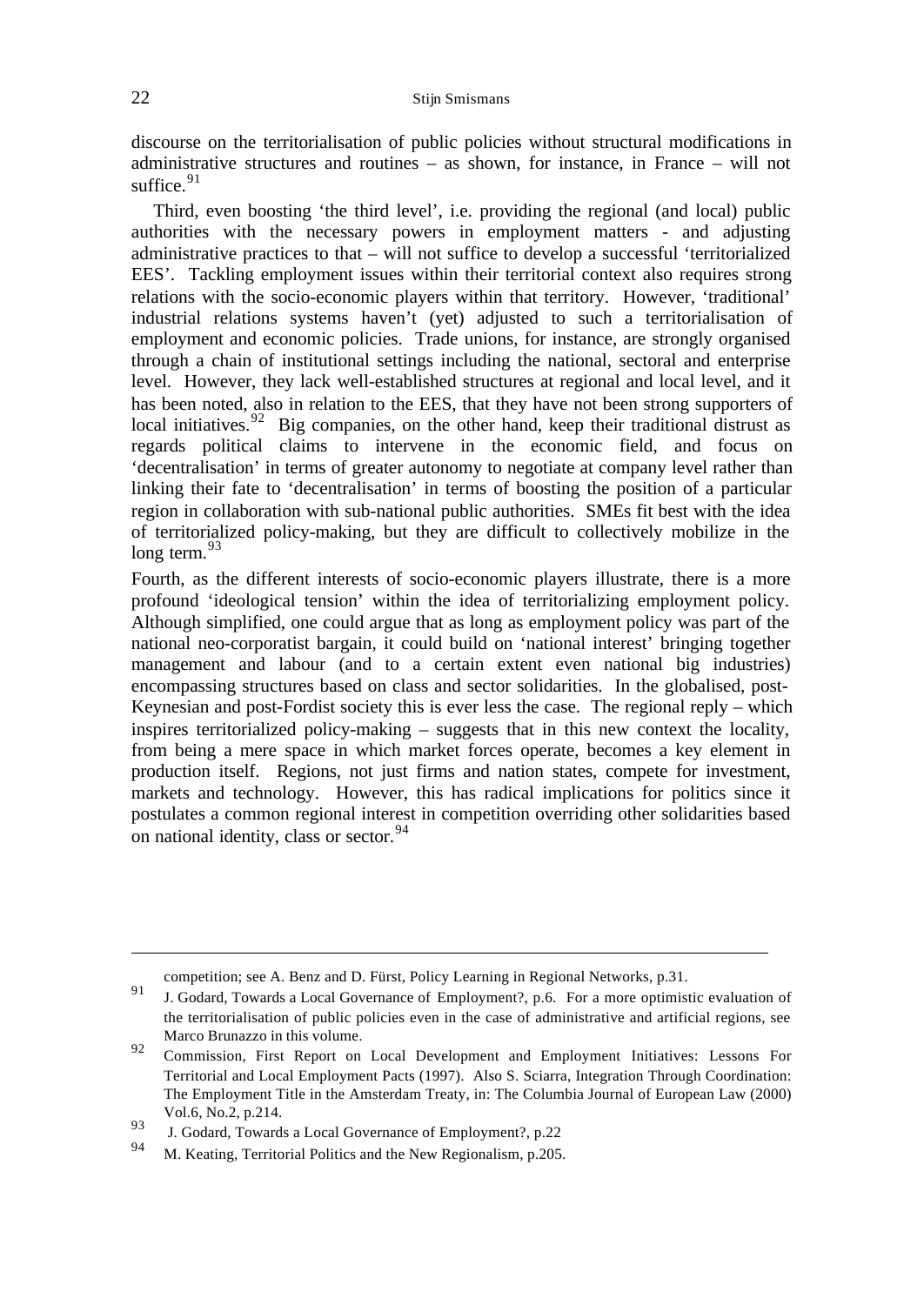## *6. Conclusion*

l

On 22 July 2003, the Council adopted the new employment guidelines. <sup>95</sup> The guidelines are strongly reduced in number and are no longer structured in four pillars: they define three overarching objectives – namely, full employment, improving quality and productivity at work, and strengthening social cohesion and inclusion - and include 10 specific guidelines. The document also contains a final section dealing with 'good governance and partnership in the implementation of the employment guidelines'.

It is phrased in general terms, not adding substantially to the rhetoric of the previous guidelines; although, the section starts more explicitly with a reference to the need to include the regional and local level to ensure the effective implementation of the Employment guidelines.

To decentralise the EES beyond the rhetoric of the policy documents, two elements should in particular be taken into account:

First, the Treaty provisions defining the institutional framework for the EES should be revised in such a way that the OMC takes into account the multi-level nature of European governance, in particular regarding the peer review process but also regarding the implementation of employment policy. However, whereas there are *de facto* signs of the development of an institutional framework for a decentralised EES, such as the Commission's proposal (following the Laeken Summit) to set up a tripartite concertation body for growth and employment which would involve each year the social partners on the eve of the Spring European Council, the constitutional debate in the European Convention has shown little interest in redefining the OMC's institutional framework within the Treaty. The final draft Constitution proposed by the Convention (CONV 820/03) does not include a general procedure on OMC, and the provisions on the guidelines procedure of the EES have remained untouched.

Second, while the position of the social partners within the EES has gradually been improved through the Guidelines of the last years, and much now also depend on how effective they will be themselves in developing 'their process within the process', much more needs to be done to strengthen the role of regional and local authorities within the EES. Looking for synergies between employment policy and territorial politics would strengthen such a decentralised involvement. The new employment guidelines appear aware of this need. Among the (limited number) of guidelines, one is entirely dedicated to 'addressing regional employment disparities'. 'The potential for job creation at the local level, including the social economy, should be supported and partnerships between all relevant actors should be encouraged'. Moreover, the guideline stresses that 'the potential of the Cohesion and Structural Funds and the European Investment Bank should be fully exploited'. However, there are no indications on how synergies between structural funds and the EES should be created, nor on how partnerships should be organised at local level . To date, the approach remains largely a top-down suggestion to include regional and local actors ('in accordance with national traditions') in the implementation of guidelines. It does neither realise a real territorialisation of employment policies nor provide the framework for a decentralised involvement that

<sup>95</sup> Council Decision of 22 July 2003 on guidelines for the employment policies of the Member States., OJ L 197/13, 8.8.2003